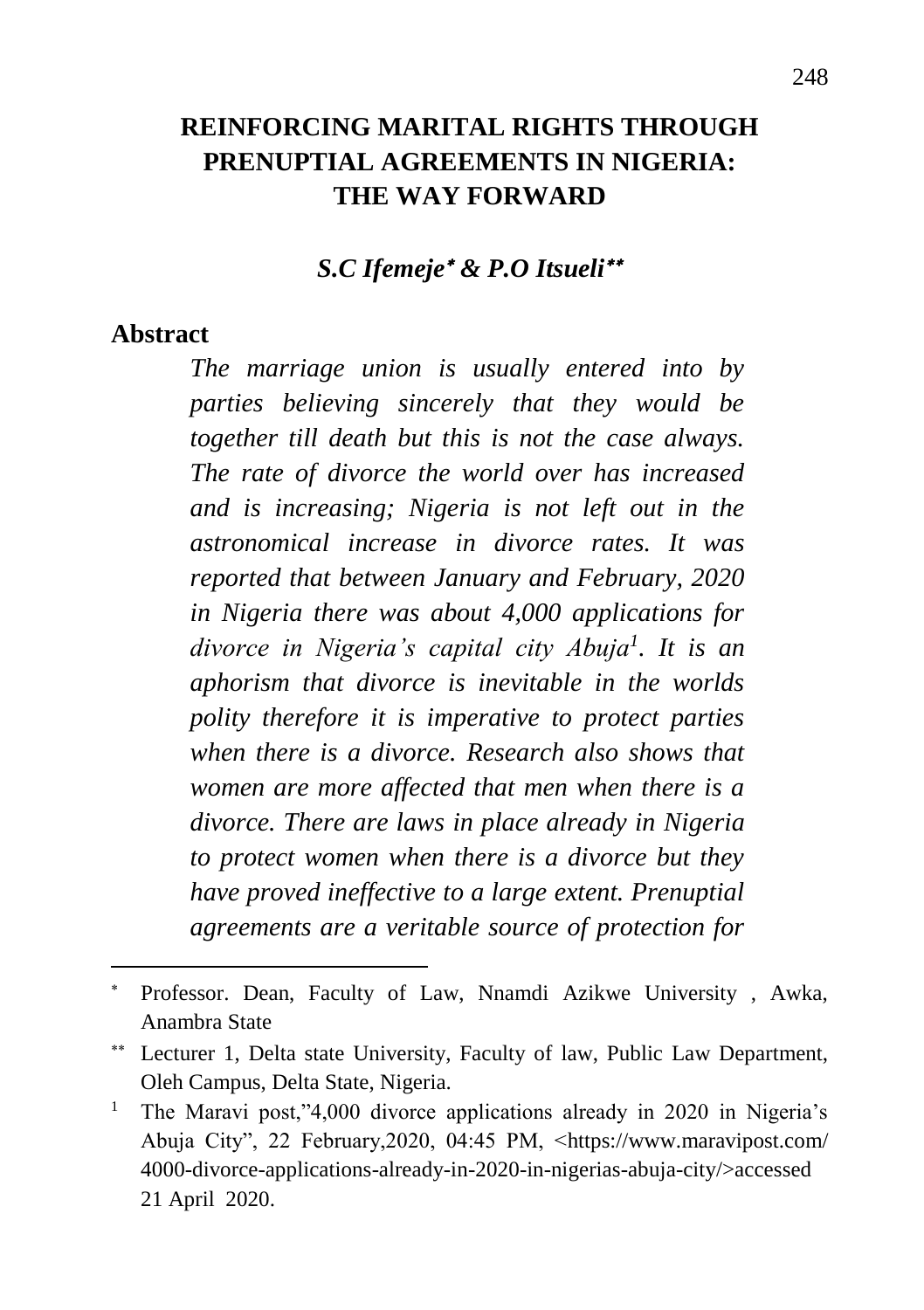*women who are incidentally the weaker party when there is a divorce but Nigeria has no legal frame work for prenuptial agreements. The doctrinal methodology was adopted in this research. This work indicated the importance of prenuptial agreements and suggests how to inculcate them into Nigerian laws to protect the rights of women.*

## **1. Prenuptial Agreements and the Rights of a Divorced Wife and her Children**

### **Meaning of Prenuptial Agreements**

 $\ddot{\phantom{a}}$ 

One way a woman's right and those of her children can be safeguarded in Nigeria in the event of a divorce is by prenuptial agreements. Prenuptial agreements which are otherwise known as 'Prenups' are agreements made by a couple in contemplation of a marriage that is yet to take place concerning the ownership of their respective assets should the marriage fail. The Merriam-Webster Dictionary<sup>2</sup> defined prenuptial agreements as 'an agreement made between two people before marrying in which they give up future rights to each other's property in the event of divorce or death'. These definitions are very simplistic but they capture the essence of a Prenuptial agreement as an agreement or a contract where the contracting parties are prospective husband and wife and who decide even before getting into the marriage contract to outline how property and assets will be shared between them in the event of a dissolution of the marriage or a death of any of the parties. It has also been legally defined<sup>3</sup> as 'a contract between two people who

<sup>&</sup>lt;sup>2</sup> Online Dictionary <https://www.merriam-webster.com/dictionary/prenuptial% [20agreement>](https://www.merriam-webster.com/dictionary/prenuptial%25%2020agreement),accessed 9 October 2017.

 $3$  Farfex The free English dictionary <http://legaldictionary.thefreedictionary. com/prenuptial+agreement> accessed 9 October 2017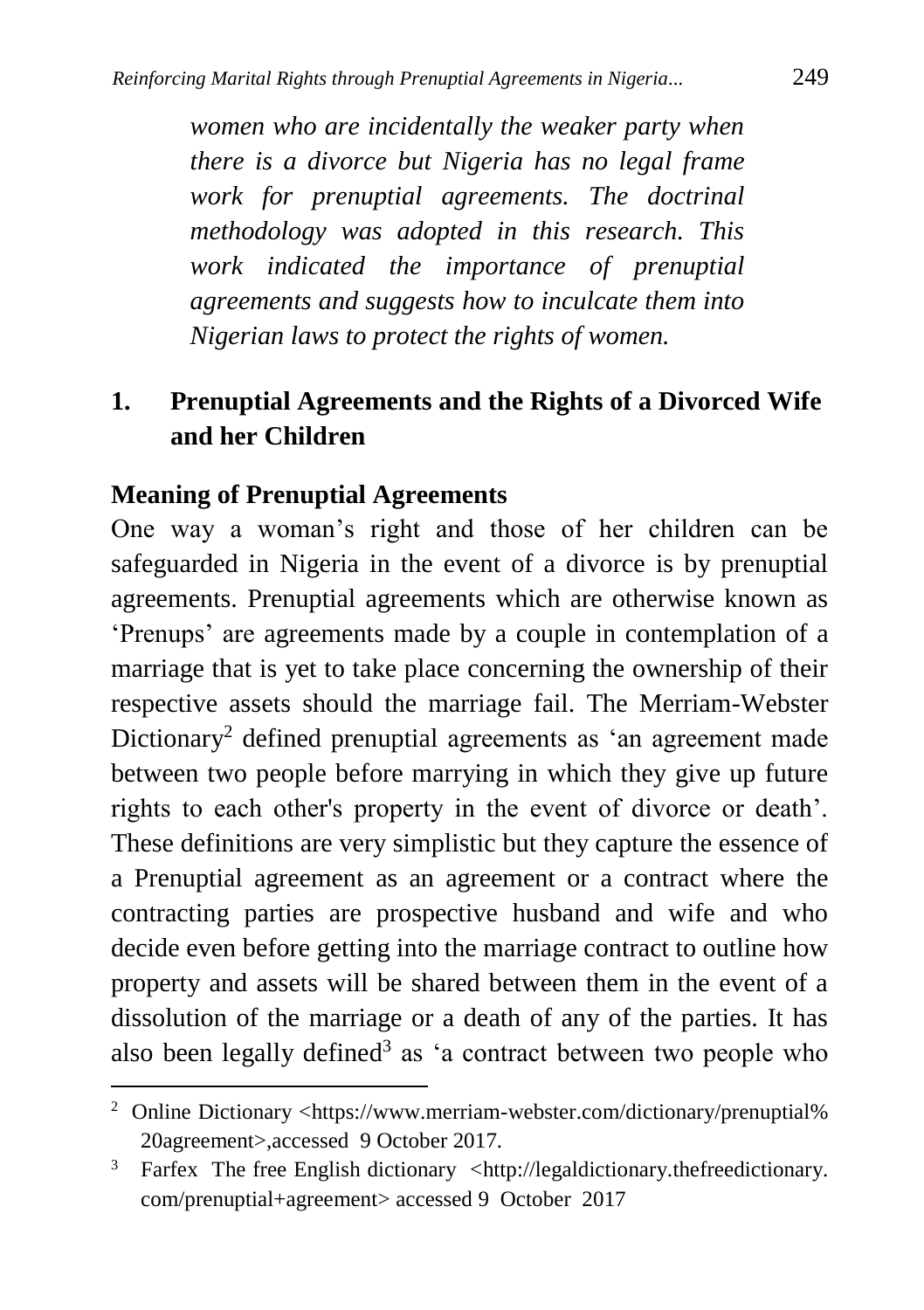are about to marry, setting out the terms of possession of assets, treatment of future earnings, control of the property of each, and potential division if the marriage is dissolved'. A more elaborate definition is proffered by the U.S Legal $4$  as follows:

> A prenuptial agreement is a written contract created by two people planning to be married. The agreement typically lists all of the property each person owns, as well as their debts, and it specifies what each person's property rights will be after they tie the knot. Prenuptial agreements often specify how property will be divided ...

From the foregoing, it shows that the scope of a prenuptial agreement can be very broad, subject to the intentions of the prospective married couple and the law governing prenuptial agreements in the country or state where the agreement is sought to be entered into.

It would seem that prenuptial agreements are mostly entered into by people with means; where either or both parties have substantial assets, children from a prior marriage are in contemplation, or there is in anticipation an inheritance of high value, or where a party or either party has been exploited in a previous marriage<sup>5</sup>. They are usually used by couples who want to set down the terms of their relationship especially in terms of economic advantage before they walk down the aisle and this may in appropriate cases affect the rights of the children they had before the marriage and those they may have in course of the marriage<sup>6</sup>. Prenuptial agreements are

 $\ddot{\phantom{a}}$ 

<sup>4</sup> 'Prenuptial Agreements and Legal Definitions' <https://definitions.uslegal.com /p/prenuptial-agreement/> accessed 9 October 2017

<sup>5</sup> Farfex The free English dictionary n.1 above.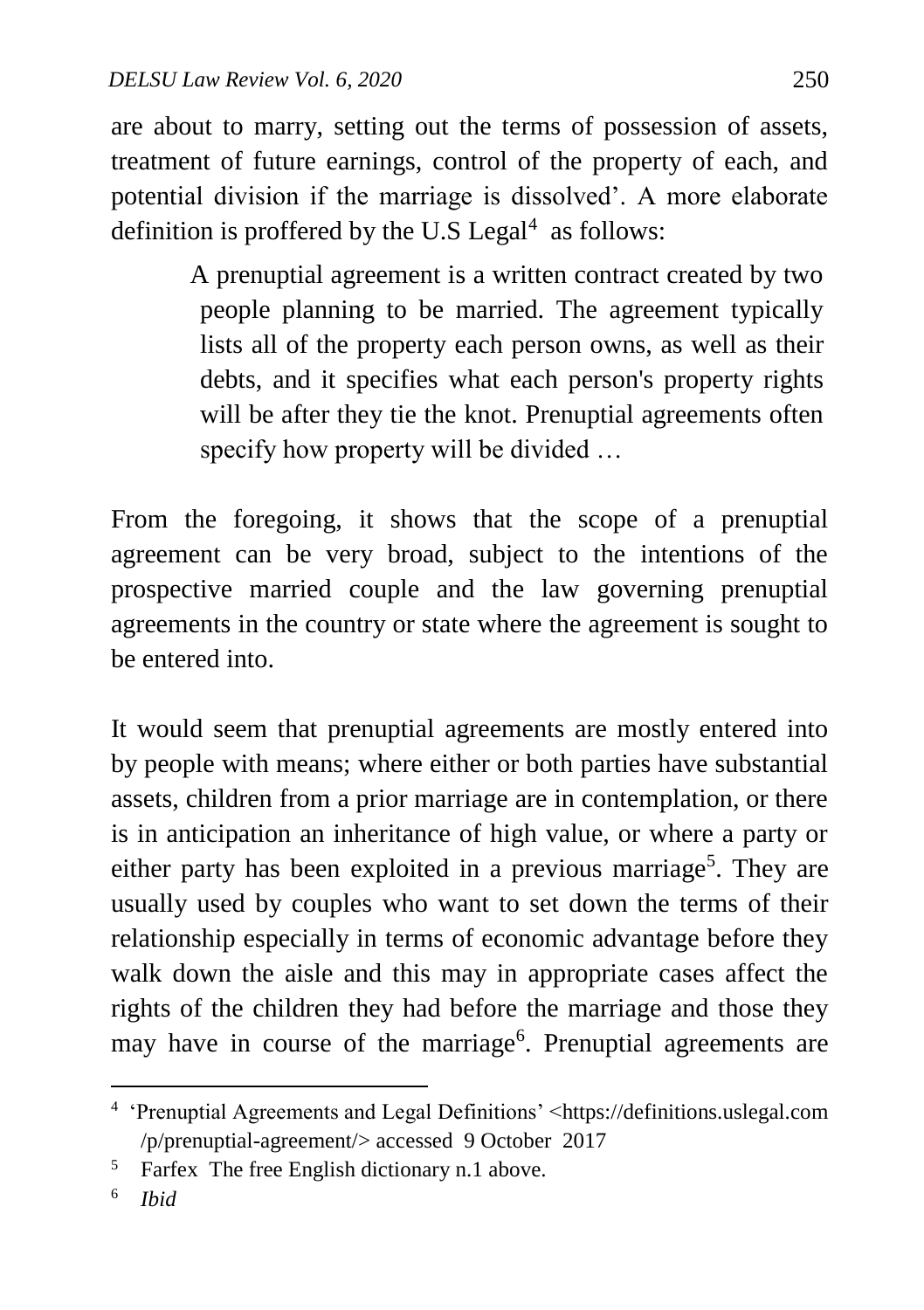enforceable in many countries of the world including Australia, Austria, Brazil, Canada, China, England and Wales, Finland, France, Germany, Greece, Luxemburg, Netherlands, New Zealand, Philippines, Portugal, Russia, South Africa, Spain, Sweden, Switzerland, Taiwan, Thailand, Turkey,  $etc<sup>7</sup>$ . There are countries whose laws do not expressly provide for prenuptial agreements but their laws do not expressly provide against it, so they seem applicable. One of such countries is Jamaica<sup>8</sup>. Nigeria is also another country that has no direct positive law on prenuptial agreement but there is also no law out rightly prohibiting it. It is thought that Jamaican laws may permit prenuptial agreements because their laws seem to follow English law in its content and application even though there does not seem to be any judicial pronouncement on the issue<sup>9</sup>. In the Bahamas Prenuptial agreements are not enforceable but the courts may take them into consideration in ascertaining the intentions of the parties to the marriage with respect to division of marital properties but the courts are not bound<sup>10</sup>. It is important to distinguish between prenuptial agreements from marriage brokerage contracts because while prenuptial agreements and marriage brokerage contracts may bear some similarities, the former is largely legal and the latter illegal in most jurisdictions.

### **2. Prenuptial Agreements in Nigeria**

Prenuptial agreements are not common place in Nigeria. It would appear that the cultural and religious climate in Nigeria at this

 $\ddot{\phantom{a}}$ 

<sup>10</sup> *Ibid*

<sup>7</sup> Jeremy D, Morley, '*Prenups around the world '*<http://www.international divorce.com/prenups\_around\_the\_world.html>accessed 9 October 2017.

<sup>8</sup> *Ibid*

<sup>9</sup> *Ibid*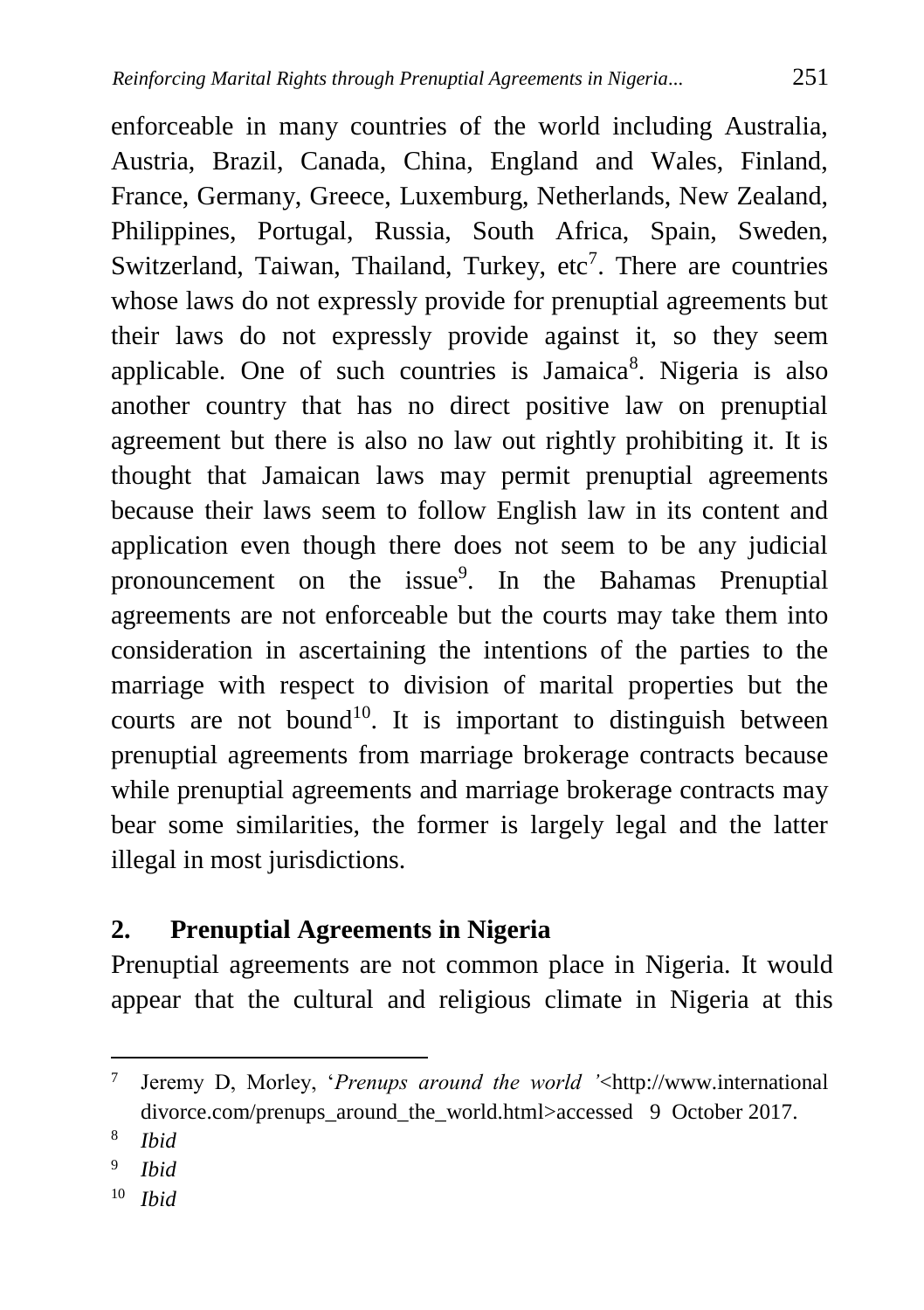present time, would not create a conducive environment for the application of prenuptial agreements in Nigeria<sup>11</sup>. The vast Nigerian population regard prenuptial agreement as alien. The vast majority of Nigerians also, are very religious and see marriage as an institution ordained, brought to be and supervised by God; therefore, a Prenuptial agreement is a derogation from the will and purpose of God for marriage since a prenuptial agreement envisages a divorce<sup>12</sup>. Prenuptial agreements are not provided in so much detail or literature under Nigerian Law but it is obvious that it is not totally absent or illegal. The Matrimonial Causes  $Act^{13}$ , section.72 provides thus,

The court may, in proceedings under this Act, make such order as the court considers just and equitable with respect to the application for the benefit of all or any of the parties to, and the children of, the marriage of the whole or part of property dealt with by ante-nuptial or post-nuptial settlements on the parties to the marriage, or either of them.

The above is like the only statutory provision dealing directly with the validity of prenuptial agreements in Nigeria. It gives the courts in Nigeria powers in considering issues of settlement of property to take into consideration Prenuptial or ante nuptial agreements entered into by the parties. From the foregoing, it is clear that apart from parties, children can be the beneficiaries of a prenuptial

 $\overline{a}$ <sup>11</sup> Elvis Aisha,*'Why you should consider a Prenuptial Agreement before Marriage',(2016)* <http://www.nigeriabar.com/2016/02/why-you-shouldconsider-a-pre-nuptial-agreement-before-marriage#.We8XtltSzIU> accessed 24 October 2017

<sup>12</sup> *Ibid*

<sup>13</sup> Laws of the Federation of Nigeria,(LFN) 2014, cap M7,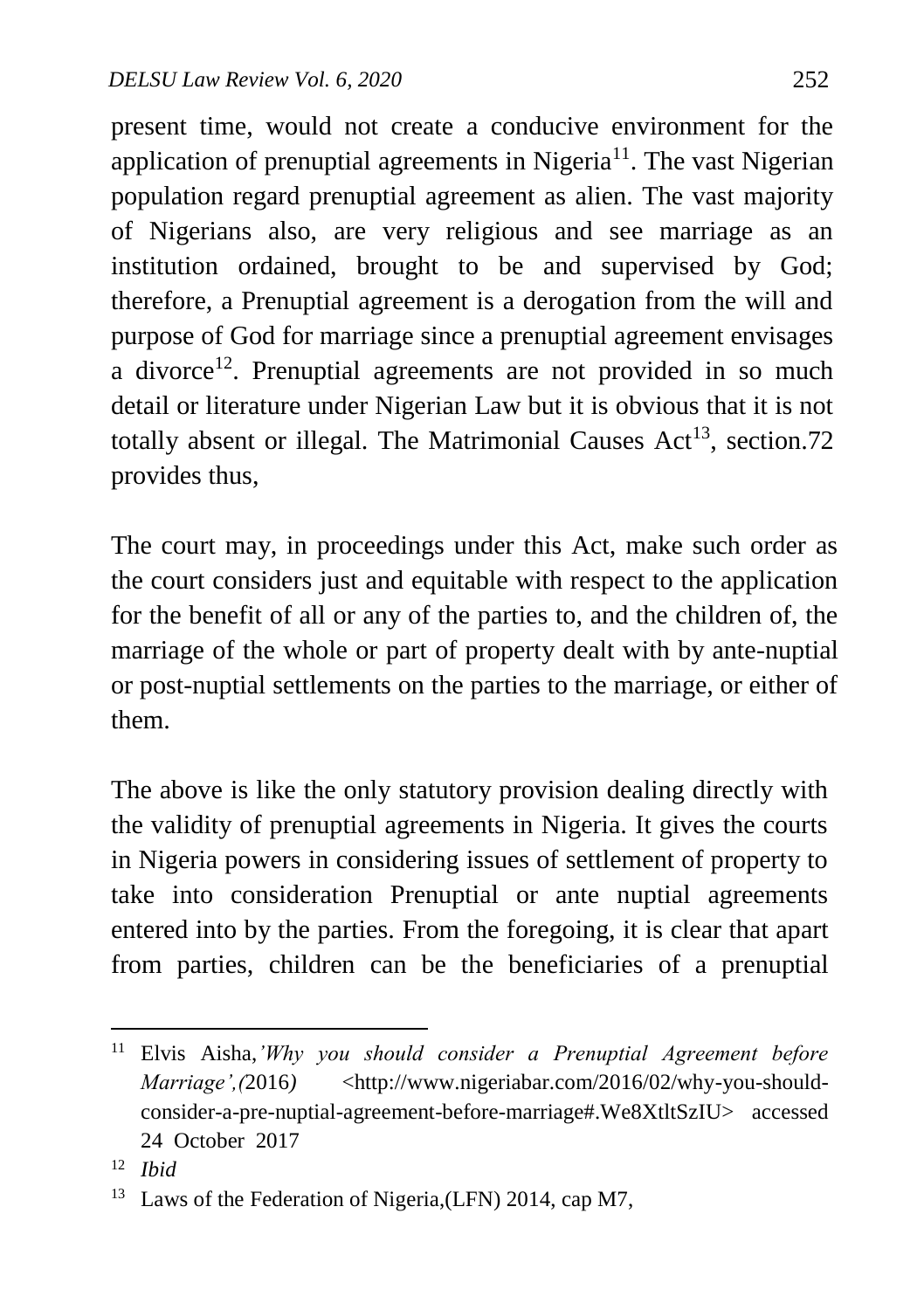agreement under this subsection as it envisages that the courts should do what is just and equitable for the benefit of 'all the parties to, and the children of the marriage…' It is laudable that children are provided for in this provision. However, children cannot be parties to a prenuptial agreement as the subsection clearly envisages only the parties to the marriage.

There is a serious dearth of case law on this aspect of the law in Nigeria. However, the case of *Oghoyone v. Oghoyone<sup>14</sup>* is particularly instructive on the position of the courts with regards to prenuptial agreements. In *Oghoyone's* case the parties had entered a prenuptial agreement before their purported marriage. The court finally found that that marriage was void but in keeping with the spirit and letters of section  $72(2)$  MCA<sup>15</sup> the court went ahead to determine the settlement of property between the parties relying on the prenuptial agreement entered into by the parties. It should be noted however, that in this case there really was no formal prenuptial agreement. The legal framework for the application of Prenuptial agreements in Nigeria is obviously very vague, imprecise and nebulous because section.72(2)MCA gives the court wide discretionary powers to apply or refuse to apply prenuptial agreements unless it is 'just and equitable'. The criteria for determining what is just and equitable are nowhere defined by the Matrimonial Causes  $Act^{16}$ . It is submitted that this will give wide latitude to Judges to abuse the provision where they are inclined to do so.

<sup>14</sup> (2010) 3 NWLR (Pt. 1182) 564.

<sup>15</sup> LFN,2014, CAP M7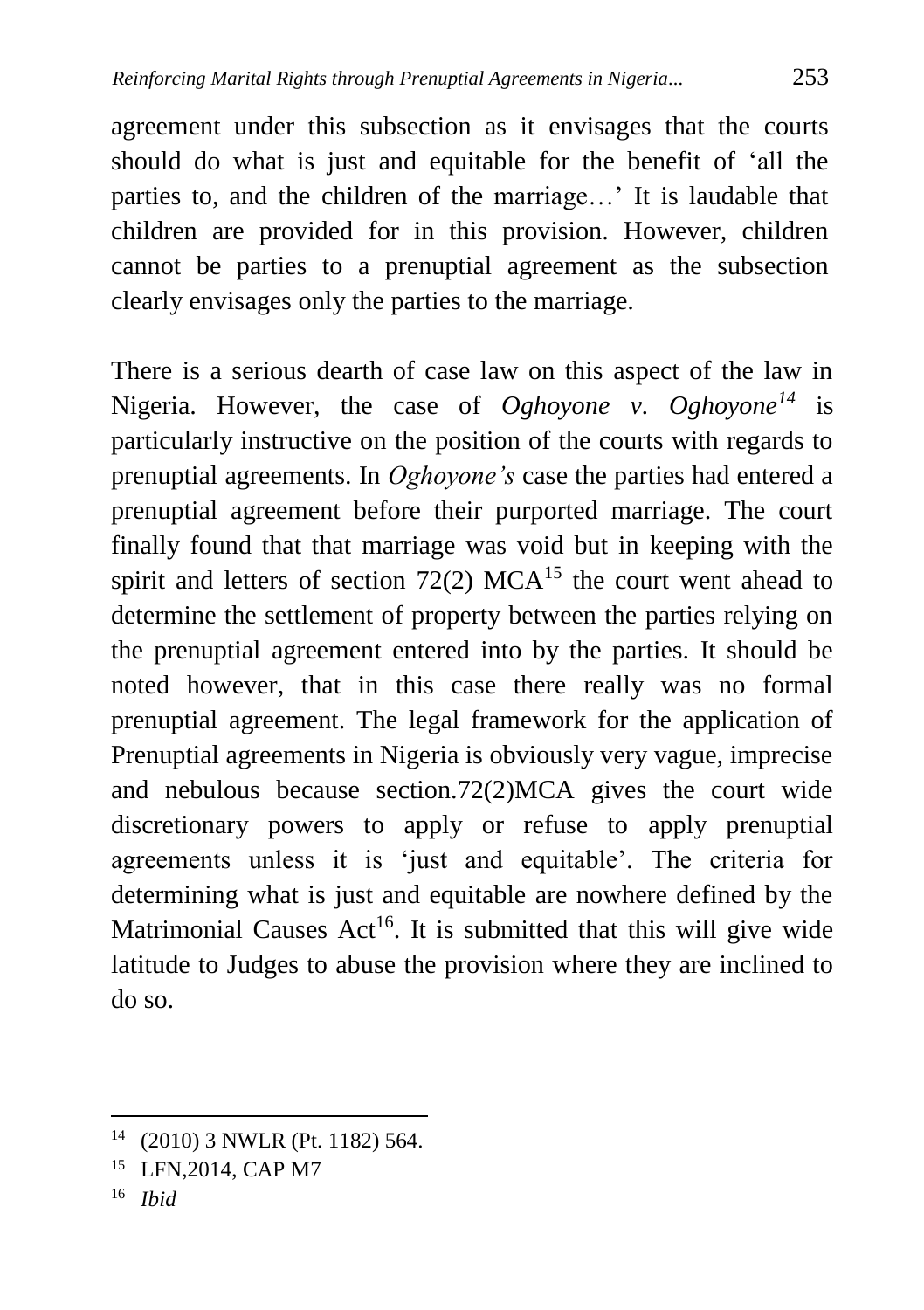**3. Advantages/Prospects of Prenuptial Agreements in Nigeria** Prenuptial agreements have many apparent advantages and it is imperative for Nigeria to join the league of civilised nations having a well-structured legal framework for the application and enforcement of prenuptial agreements. In as much as Nigerians, hypocritically shy away from divorce when in fact divorce is on the increase in Nigeria and it is imperative for parties to a marriage to make contingent plans for the 'unlikely' event of divorce. This will help to safe guard the rights of women and children. In Nigeria the man is usually the breadwinner in many cases and better placed economically. It may seem absurd for a woman to start asking for a prenuptial agreement before marriage as it may be interpreted as an attempt to steal from the husband or defraud him. It is important therefore, to make prenuptial agreement part of the procedure for getting married as it is under Jewish culture<sup>17</sup>.

Previously, divorce was obviously not a common occurrence in Nigeria as it is now. This seems to be largely due to the fact that extended families provided a strong support system for marriages so then the issues of divorce did not arise then as much as it does now. Husbands and wives are more independent of their extended families, and are more enlightened now than before; therefore, most times these extended families cannot provide the necessary security for marriages like before. It is therefore imperative that prospective husbands and wives execute a prenuptial agreement before marriage. This will definitely safeguard the rights of women who are economically disadvantaged when there is a divorce.

Nigerians are deeply religious too and that has also helped in curbing the rate of divorce in Nigeria, but not entirely. The

 $\ddot{\phantom{a}}$ 

<sup>&</sup>lt;sup>17</sup> It is referred to as the 'ketubah'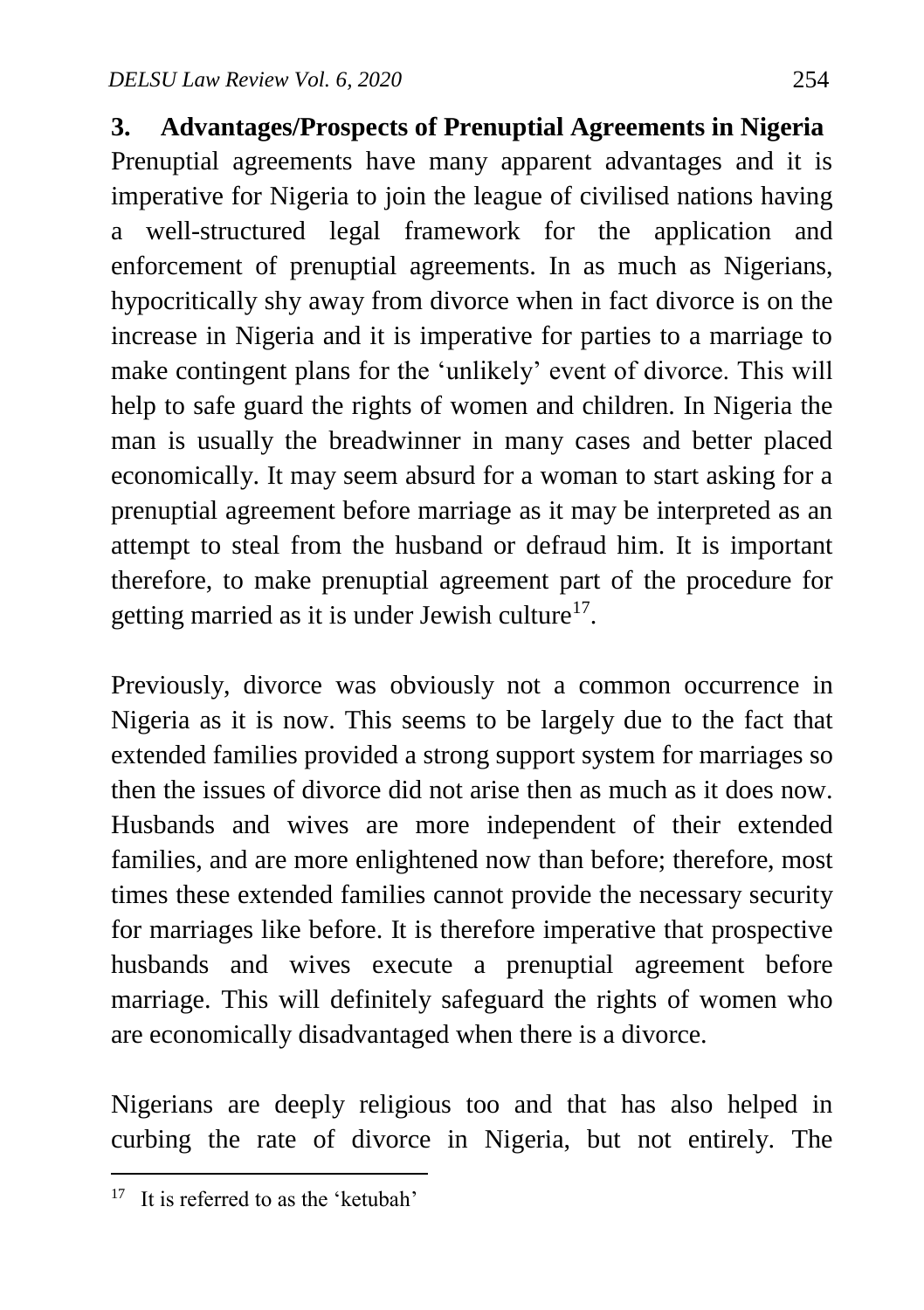predominant religions in Nigeria are traditional religion, Islam and Christianity and these religions provide for divorce even if they do not encourage it<sup>18</sup>. Therefore, people no longer feel 'irreligious' when they opt out of a marriage. For this reason it is better for parties to put sentiments aside and enter a prenuptial agreement. It is also untrue that a prenuptial agreement will make a marriage unstable or make it end in divorce earlier than it would have ordinarily lasted. Parties can remain committed to their marriage vows irrespective of a prenuptial agreement. The fact that parties seem to be so much in love as at the time of marriage is no guarantee that there will never be a divorce. It has also been said that prenuptial agreements afford the couple a more worthwhile opportunity to share their future dreams and aspirations instead of living with the illusion that a divorce is impossible.<sup>19</sup>A prenuptial agreement is just a security in the likely or unlikely event of a divorce.

It should be noted that a prenuptial agreement does not only give away property, it can also determine what property can be given out. A party may by a prenuptial agreement exclude property from passing to the other party in the event of a divorce. This is the reason why people who have inheritance or who want to protect wealth from a previous marriage belonging to them and their children in many countries would most likely opt for a prenuptial

 $\overline{a}$ <sup>18</sup> The bible provides for two grounds for divorce. One is on grounds of immorality (matthew 5:32,19:9 and on grounds of abandonment, that is where the unbelieving party abandons the believing party, refer to 1 corinthians 7:15). See maintenance for issue of divorce in Islam

<sup>&</sup>lt;sup>19</sup> S.C. Ifemeje, 'A case for Global Enforceable Prenuptial agreements' [2010] 1 UNIZIK J.I.L.J, 184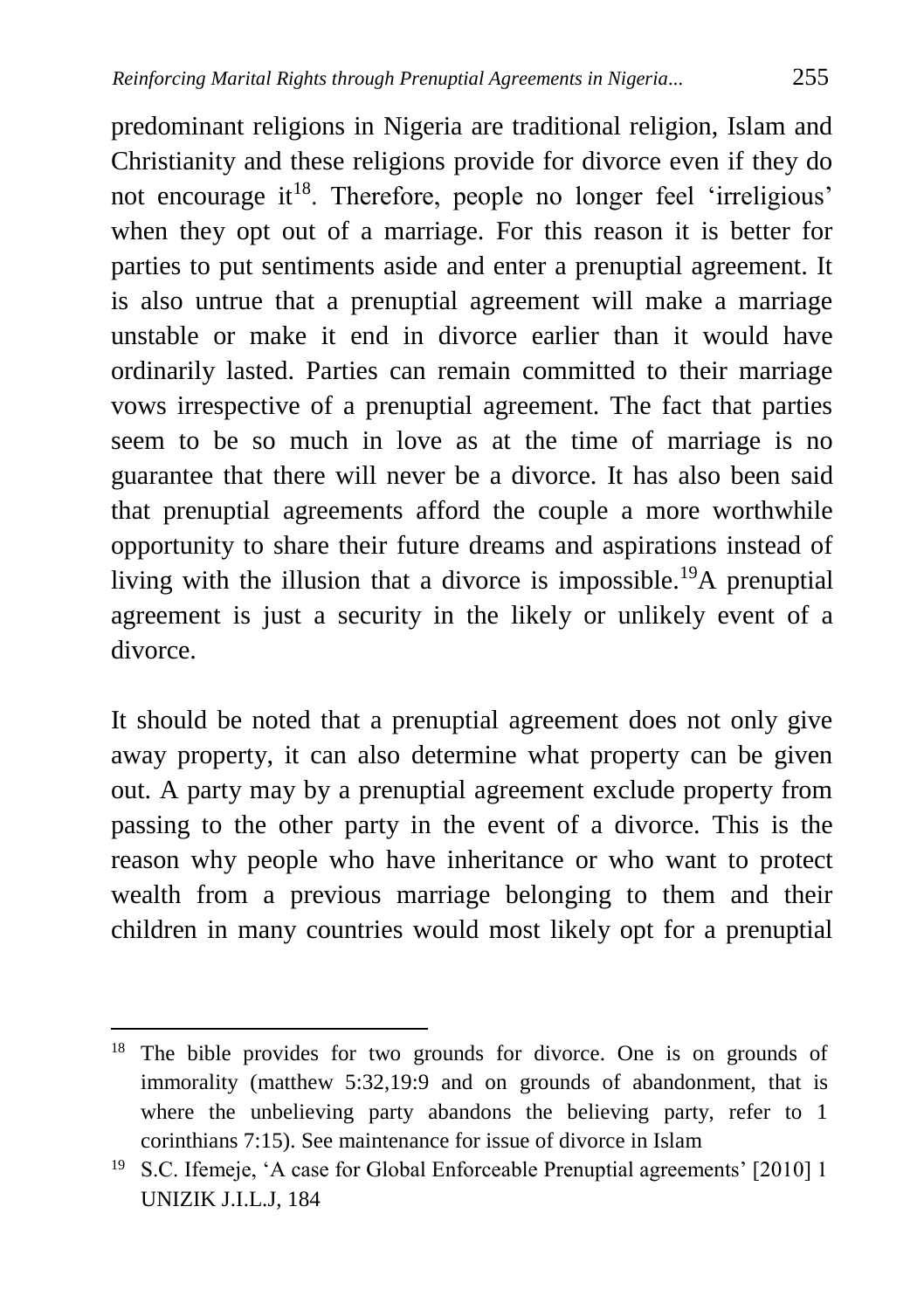agreement<sup>20</sup>. A prenuptial agreement can protect and safeguard a party's personal property, support a party's estate planning, define what property is considered marital or personal property, elucidate special agreements between the prospective husband and wife and establish procedures and formula for deciding future financial matters and obligations<sup>21</sup>.

A prenuptial agreement also has the added advantage that it reduces future conflicts. Settlement of property is a veritable source of conflict and controversy when a marriage ends in a divorce. A party may feel cheated with the outcomes of the distribution, but where there is an existing prenuptial agreement, the parties already know what to expect beforehand and are mostly agreeable to it. This automatically saves the parties cost of litigation and unnecessary further strain on their already broken or fragile relationship. Sometimes, people go through a lot of adjustments and deprivations during marriage while for some marriage is a bed of roses for some others marriage is hell and high waters. For a person who only endured marriage and had to opt for a divorce at breaking point or who was divorced even where he or she was willing to keep clinging to the marriage, a prenuptial agreement would definitely lessen the burden of fighting for financial reparations; and women and children are usually left with the shorter end of the stick most times especially where the man is the one more economically empowered. Further issues of settlement of property upon divorce can lead to terrible media wars and bad publicity for the parties.

<sup>20</sup> In *Radmacher v Granatino* [2010] UKSC 42, the United Kingdom Supreme Court upheld a prenup which protected a woman's £106m fortune.

 $21$  Elvis Aisha n.11 above.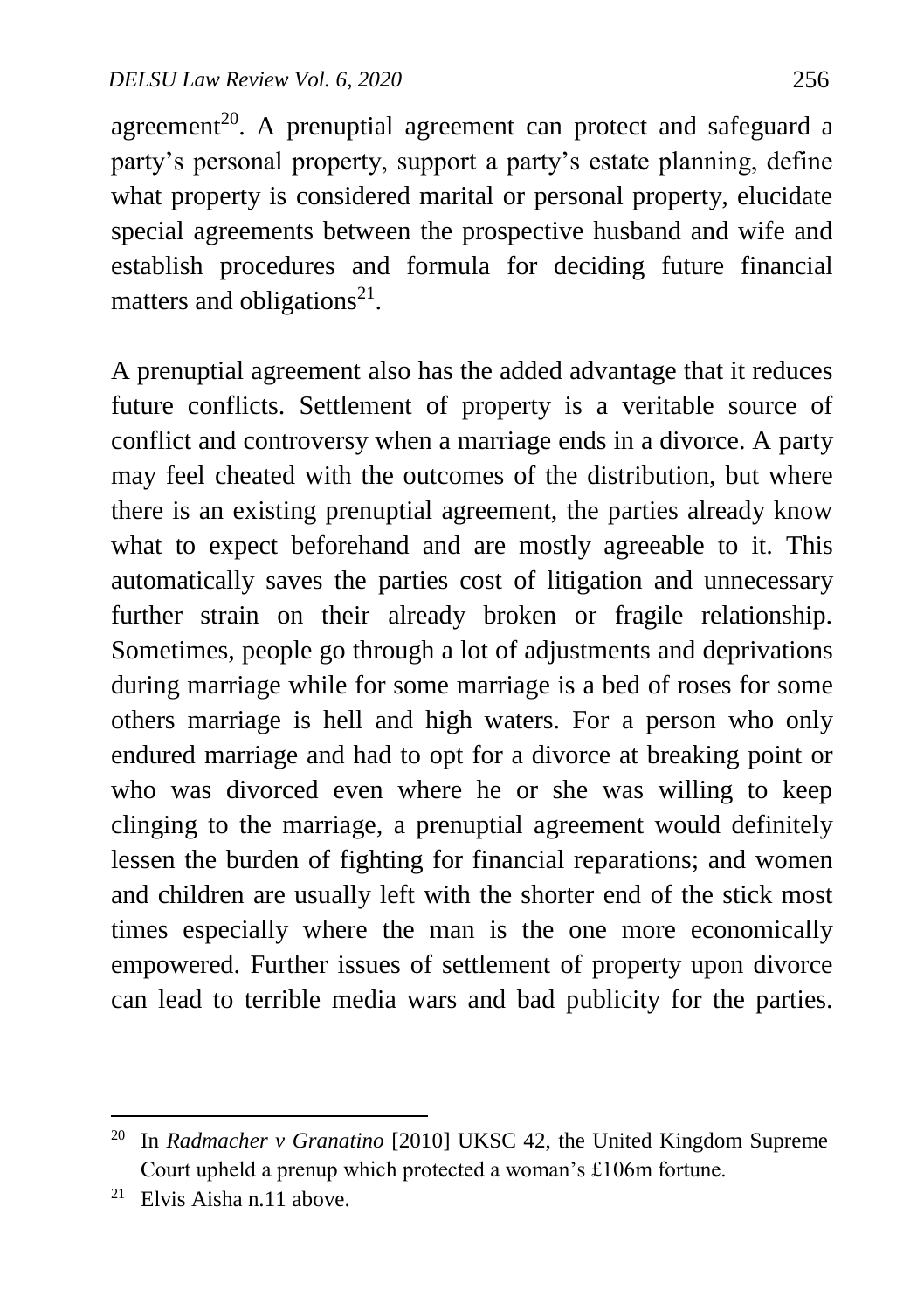These can be avoided by executing a prenuptial agreement with confidentiality provisions<sup>22</sup>.

There is an urgent need to provide a legal framework for the drafting and enforcement of prenuptial agreements in Nigeria. This is because, unlike many countries like the United States of America, Canada, the United Kingdom, Australia and other developed countries of the world having laws that are clear and equitable and very protective of women and children where issues of settlement of property upon divorce are so well outlined and applied, the Nigerian law on settlement of property as espoused in the Matrimonial Cause  $Act^{23}$  does not sufficiently provide for prenuptial agreements. Ironically prenuptial agreements are more common placed in these countries where their laws seem better drafted and applied. The Nigerian law is vague leaving too much discretion to the Judges and this has been exercised in the disfavour of women and children in many cases.<sup>24</sup>

A prenuptial agreement has its demerits just like everything that has merits. Parties may not wish to concern themselves with issues of divorce or what may happen in the event of a divorce when they are about to enter a marriage because, it may seem ominous to them to start discussing prenuptial agreements at that stage . This indeed is not an easy task especially in climes like Nigeria where most people are superstitious or ignorantly religious. Ironically, it is the women that get so emotionally attached and committed and never want to

<sup>22</sup> *Ibid.*

<sup>23</sup> S.72 LFN,2004,Ccap M7

<sup>24</sup> Elvis Aisha, *n.11 above.* see also *Doherty v Doherty* [2010] All FWLR (pt 519) p.1145 at 1149, *Nwanya Nwanya* (1987) 3 NWLR (pT.62) 697*Akinbuwa v Akinbuwa* (1998) 7 NWLR (pt 559) 661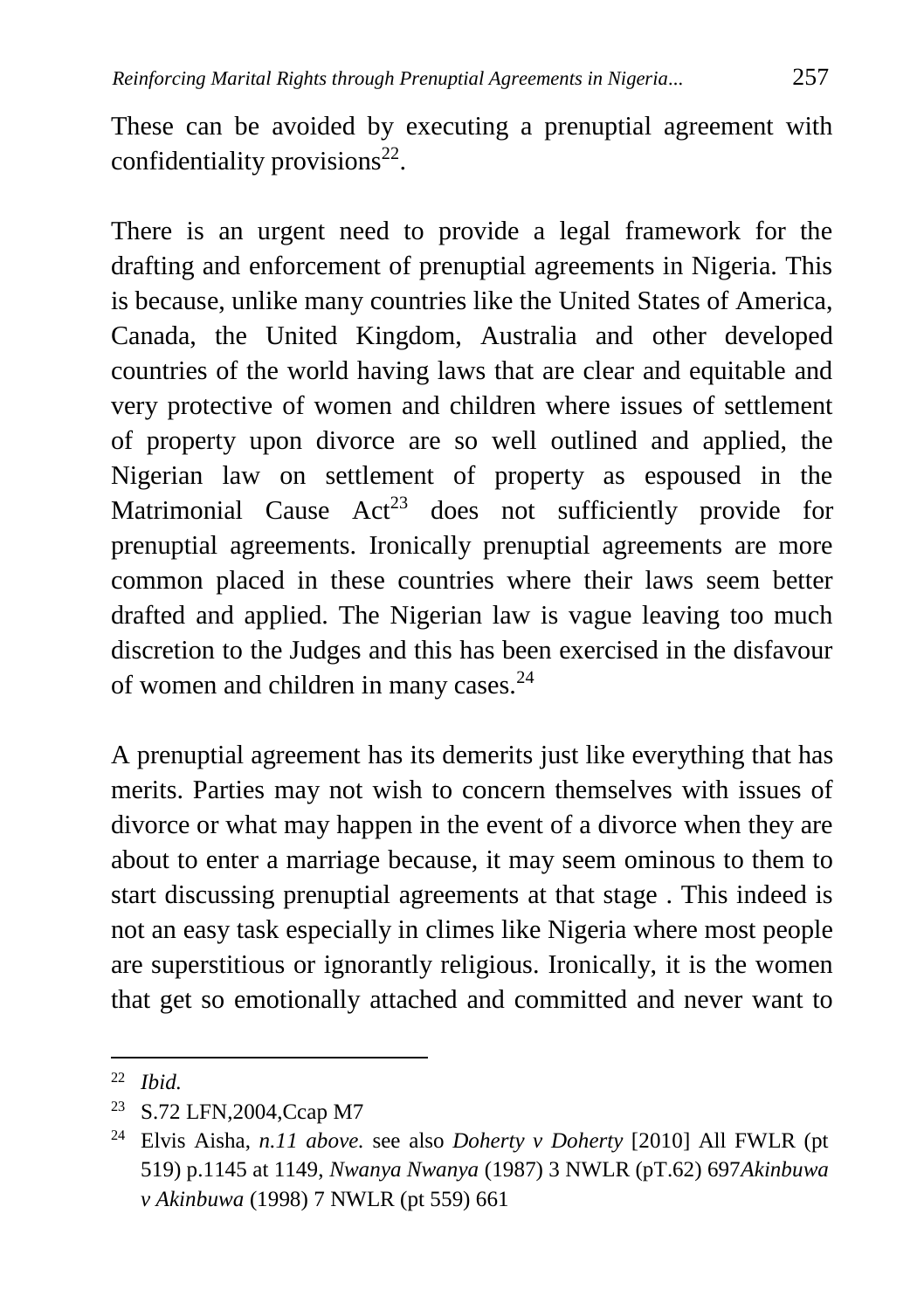$\overline{a}$ 

bother about things like a prenuptial agreement even though they are the ones to suffer from the lack of a prenuptial agreement when there is a divorce.

For a prenuptial agreement to be valid, parties must disclose their respective properties<sup>25</sup>. A party may not wish to disclose all his or her property to the other party at the point of entering a marriage for reasons of lack of full trust or other genuine considerations. In that case, such a party may not be willing to enter a prenuptial agreement.

Where the parties really have no wealth and therefore nothing much to settle except for anticipated future wealth it may not make so much sense to start entering into a prenuptial agreement. Further, the very act of negotiating a prenuptial agreement may lead to conflict between the parties that may even terminate their relationship if not properly managed.

A prenuptial agreement however, has more pros than cons and parties should be encouraged to enter into prenuptial agreements in Nigeria. The Nigerian state should also develop rules or guidelines as it is in other jurisdictions for drafting and executing a prenuptial agreement.

It is clear from the foregoing that Nigerian statute has not adequately protected the rights of women and children in the event of a divorce. In most cases like in the provision of ancillary reliefs,

 $25$  The law in Nigeria does not expressly say so as there are no developed laws on prenuptial agreements in Nigeria, but it is trite in every jurisdiction that prenuptial agreements have a developed law. Therefore, it is safe to say that is the normal position with prenuptial agreements.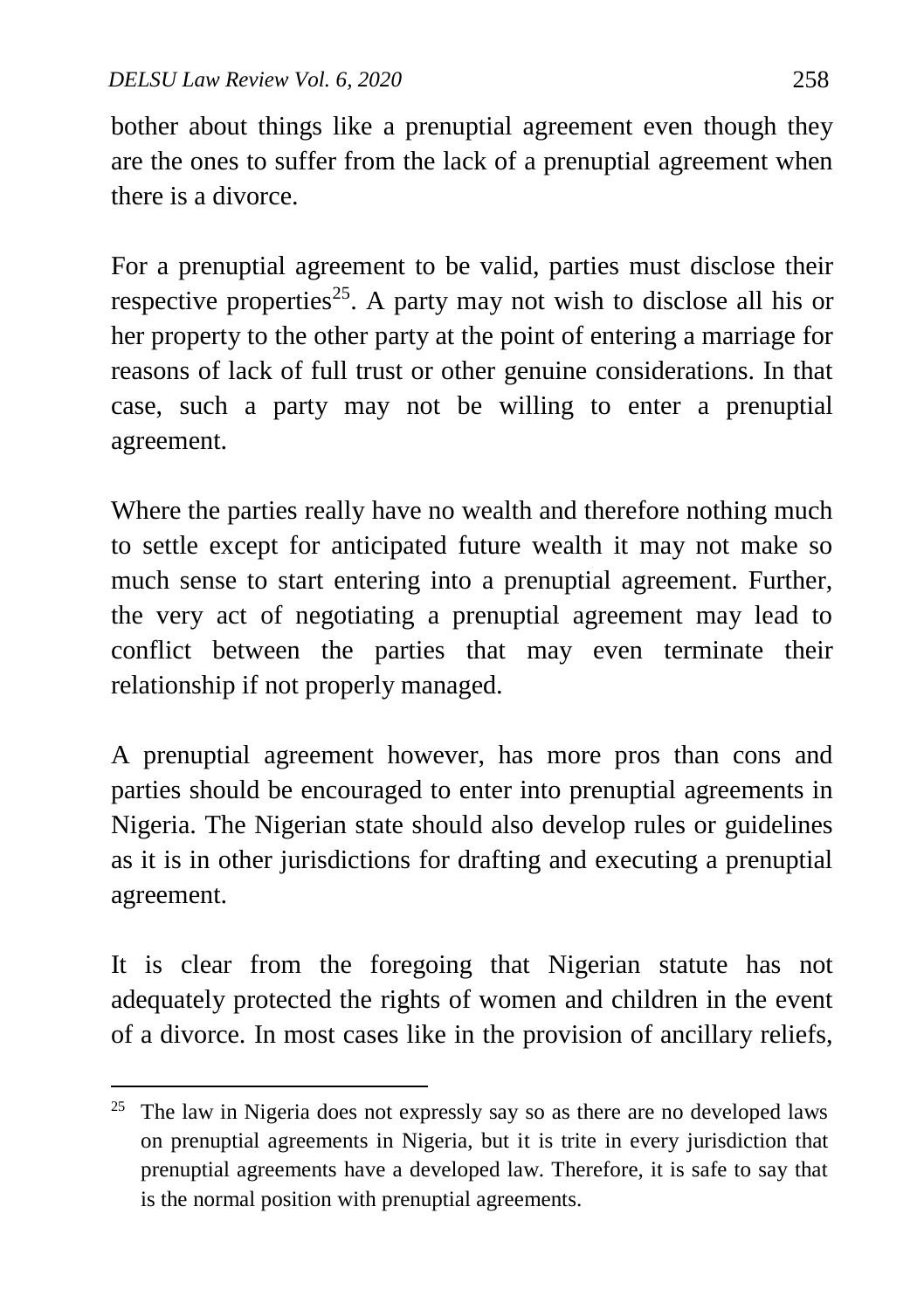there is too much discretion residing with the Judge and so dispensation of justice is left to the whims and caprices of the Judge. Further, the fact that many Judges are not specialised in handling matrimonial causes can lead to a lot of derogation from the rights of women. The establishment of special courts for matrimonial cause has become expedient in Nigeria, because that is the fastest way to bring about specialization which by extension would better safeguard the rights of women and children upon divorce. Moreover, there is no provision for alternative dispute resolution (ADR) or mediation with respect to matrimonial causes. ADR is a much simpler, more cost effective and less acrimonious than going through the full hog of litigation.

### **4. A Peek at other Jurisdictions**

Prenuptial agreements are given effect in varying degrees in many countries of the world and it has helped tremendously in safeguarding the rights of women and children in these jurisdictions.

## **4.1 Prenuptial Agreements in England**

 $\overline{a}$ 

Prenuptial agreements are common place in England. It can be safely said that the level of enlightenment is higher there than in Nigeria. Akin to the Nigerian situation there is no statutory provision for prenuptial agreements in England. Prenuptial agreements are not legally enforceable as of right to the parties in England because there is no single legislation creating rules or procedure for the drafting or enforcement of prenuptial agreements; however, there are case laws providing a guide<sup>26</sup> for the courts in

<sup>&</sup>lt;sup>26</sup> Kingsley Napley, Present and Future laws on Prenuptial agreements-will they or wont they stand in court? (10 April, 2017) <https://www.kingsleynapley.co.uk/insights/blogs/family-law-blog/present-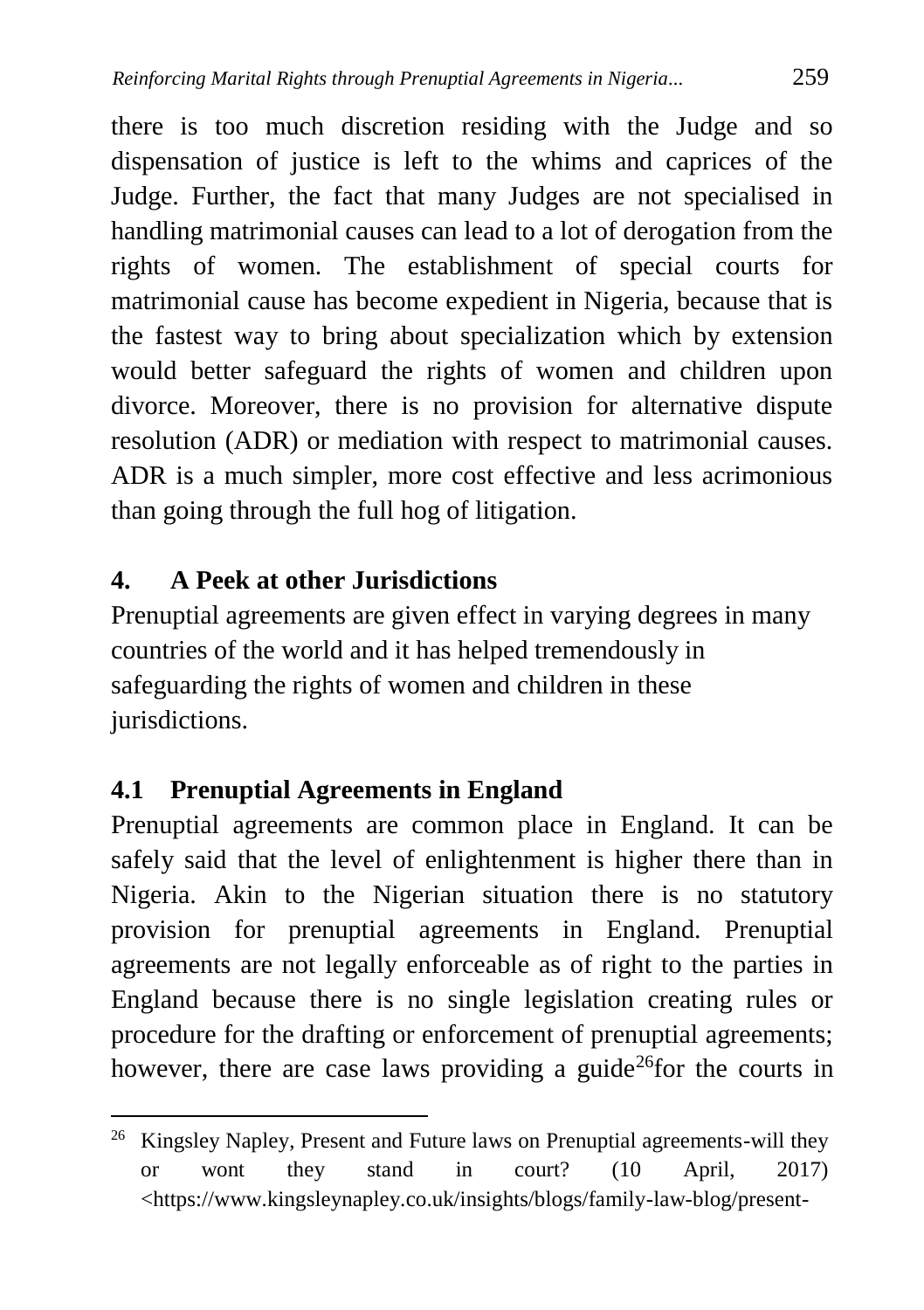upholding prenuptial agreements and it is purely at the discretion of the courts. The landmark case of *Radmacher Granatino v. Granatino*<sup>27</sup> provide a very authoritative guide for the applicability of prenuptial agreements in England and Wales. It laid down three criteria; to wit,the agreement must be freely entered into, the parties must have an understanding and fully appreciate the implications and effect of the prenuptial agreement and the agreement must not be couched in terms that given the prevailing situation between the parties, it would be unfair to enforce the prenuptial agreement even if it was originally voluntarily entered into.

#### **1. Voluntariness of the agreement**

It must be shown that there was no undue influence or coercion in the drafting of the prenuptial agreement. It is always an added advantage where it can be shown that parties received independent legal counselling on the implications of the agreement. It would not be a disqualification per se where the prospective husband and prospective groom hire the same lawyer but that might raise a likelihood of bias in favour of the person paying the lawyer. It is usually advised that parties should have separate and distinct legal representation devoid of all forms of undue influences, coercion or misrepresentations. The case of  $DB$  v.  $PB^{28}$  is particularly instructive because it dealt with a wife's claims to misrepresentation as an inducement to sign her prenuptial agreement. The court held in favour of her husband that the prenuptial agreement was enforceable because she had separate and independent legal advice and was also warned by her lawyer on the

and-future-laws-on-prenuptial-agreements-will-they-or-wont-they-stand-upin-court> accessed 25 May 2020

<sup>27</sup> [2010] UKSC 42

<sup>28</sup> [2016] EWHC 3431 (Fam)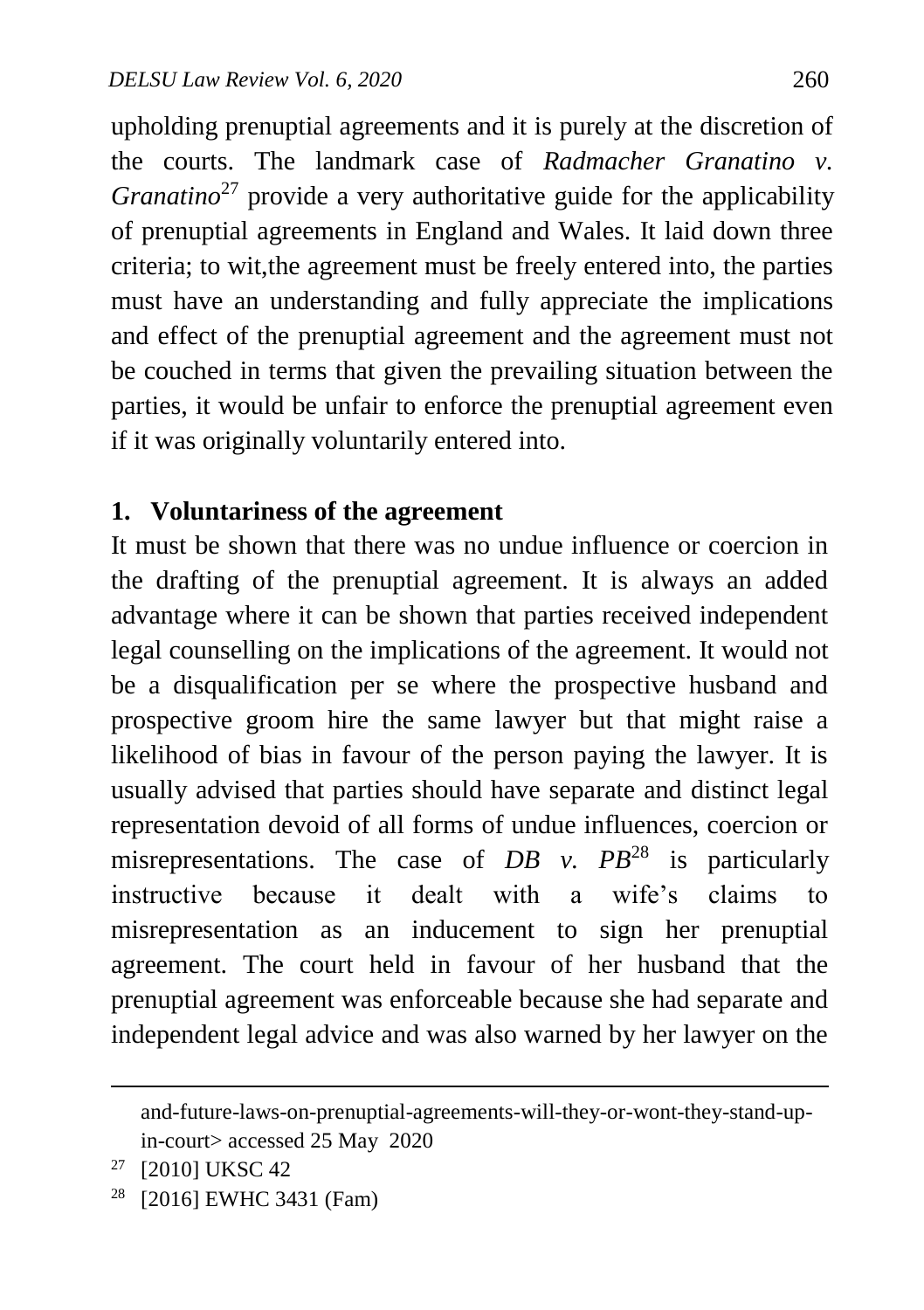demerits of the terms of the prenuptial agreement but she opted to continue<sup>29</sup>.

Corollary to independent representation is the state of a party's emotional wellbeing as at the time of entering into the prenuptial agreement<sup>30</sup>. It is an elementary principle in contract that parties must have sound contracting minds. Therefore, if a person's emotional or mental wellbeing is compromised or impeached to the extent that it affects his or her perception of the facts or implications of the prenuptial agreement, there cannot be said to be voluntariness in the execution of the prenuptial agreement. Further to emotional wellbeing of the parties is also age and maturity. Where it is obvious that the marriage was contracted with a minor the courts will be more inclined to jettison the prenuptial agreement especially when the erstwhile minor pleads *non est factum* (not my deed). So at all material times, it is important that parties are of full age and maturity so that in the eyes of the law they are deemed to be fully responsible for their decisions in consenting to a prenuptial agreement. By the Ages of Marriage Act,1929 which is still in force in England, Wales and North Ireland, a person who is 16 years old may contract a valid marriage but must be with parental consent, but at 18 years parental consent is irrelevant<sup>31</sup>. Another factor which the English courts would be inclined to look at, is the timing between when the prenuptial agreement was signed and the wedding day. It is also thought that if the signing of the prenuptial

<sup>29</sup> Kingsley Napley n.26 above.

<sup>30</sup> *Ibid*

<sup>31</sup> UK parliament, 'The law of marriage' (ND) <https://www.parliament.uk/about/living-heritage/transformiNgsoc iety/private-lives/relationships/overview/lawofmarriage-/> accessed 29 May 2020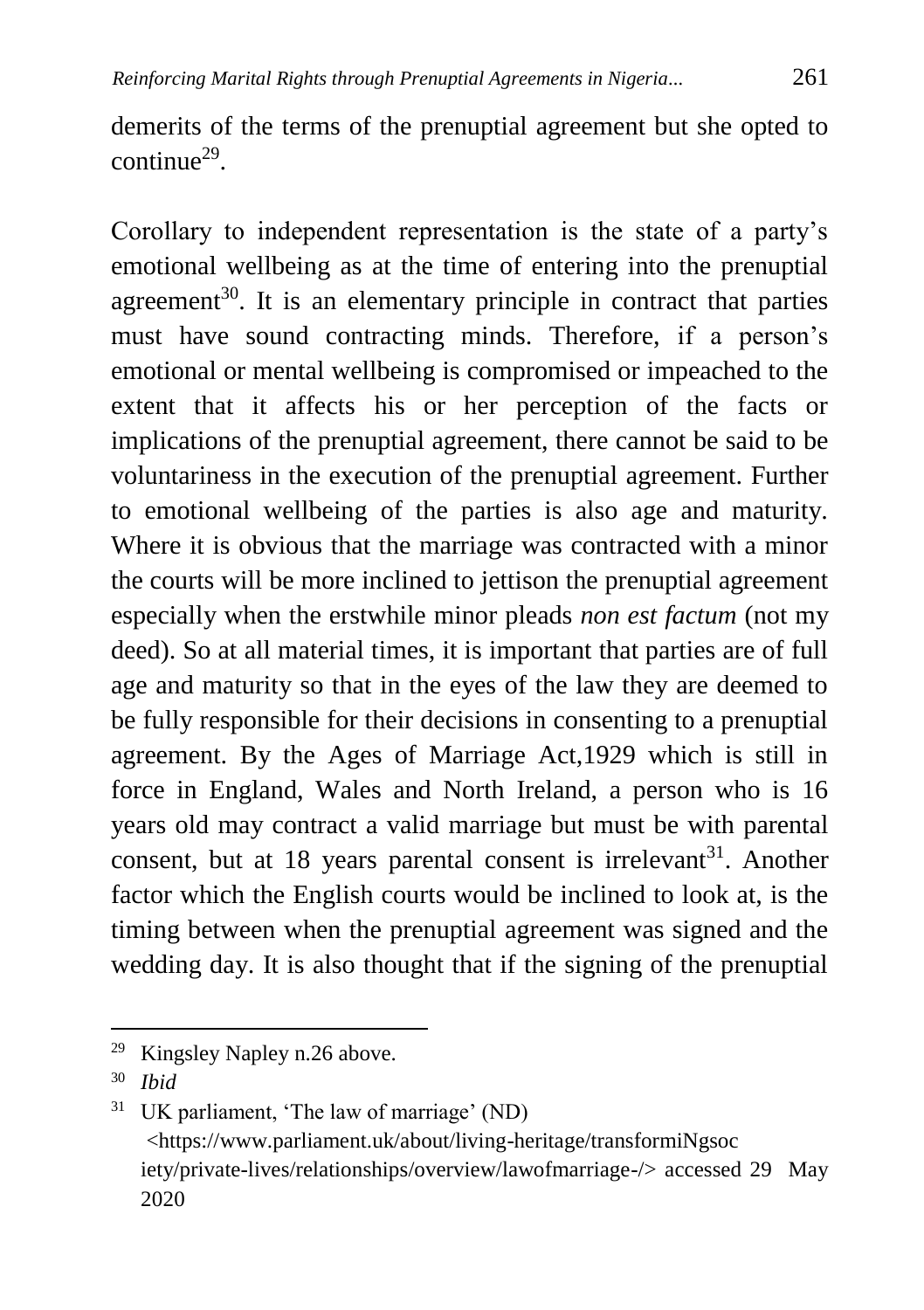agreement immediately precedes the wedding there might be a level of undue influence and pressure occasioned by the fact that parties may not be able to pay proper attention to the tenets of the agreement and parties would not want to start arguing or negotiating the prenuptial agreement just before their wedding and so even if they find it disagreeable they may not speak up to preserve the peace.

# **2. Full and frank disclosure; and appreciation of the effects of the prenuptial agreement.**

It is important for parties to fully disclose their assets prior to a prenuptial agreement. This is important so that parties can know the extent of property to cover in the prenuptial agreement and also what property to exclude from it. Parties have the right to choose what property they wish to include in a prenuptial agreement and it would be unfair and dishonest for any party to refuse disclosure where this is done the court will be inclined to refuse enforcement of the prenuptial agreement. Sometimes a party might have inherited wealth or wealth from a previous marriage, or bequest to the children from a previous marriage. These may not be property for the purpose of a prenuptial agreement but it is still important for such property to be disclosed. All these weigh on the mind of the court when there is full disclosure to enforce a prenuptial agreement. It is therefore imperative for parties to know each other'snet worth.

### **3. Fairness**

It is true that circumstances change with time; therefore, what was seemingly fair at a time may become unfair with the passage of time. For instance, it may be fair for a husband to agree to pay his wife a million dollars for every child she gives birth to if there is a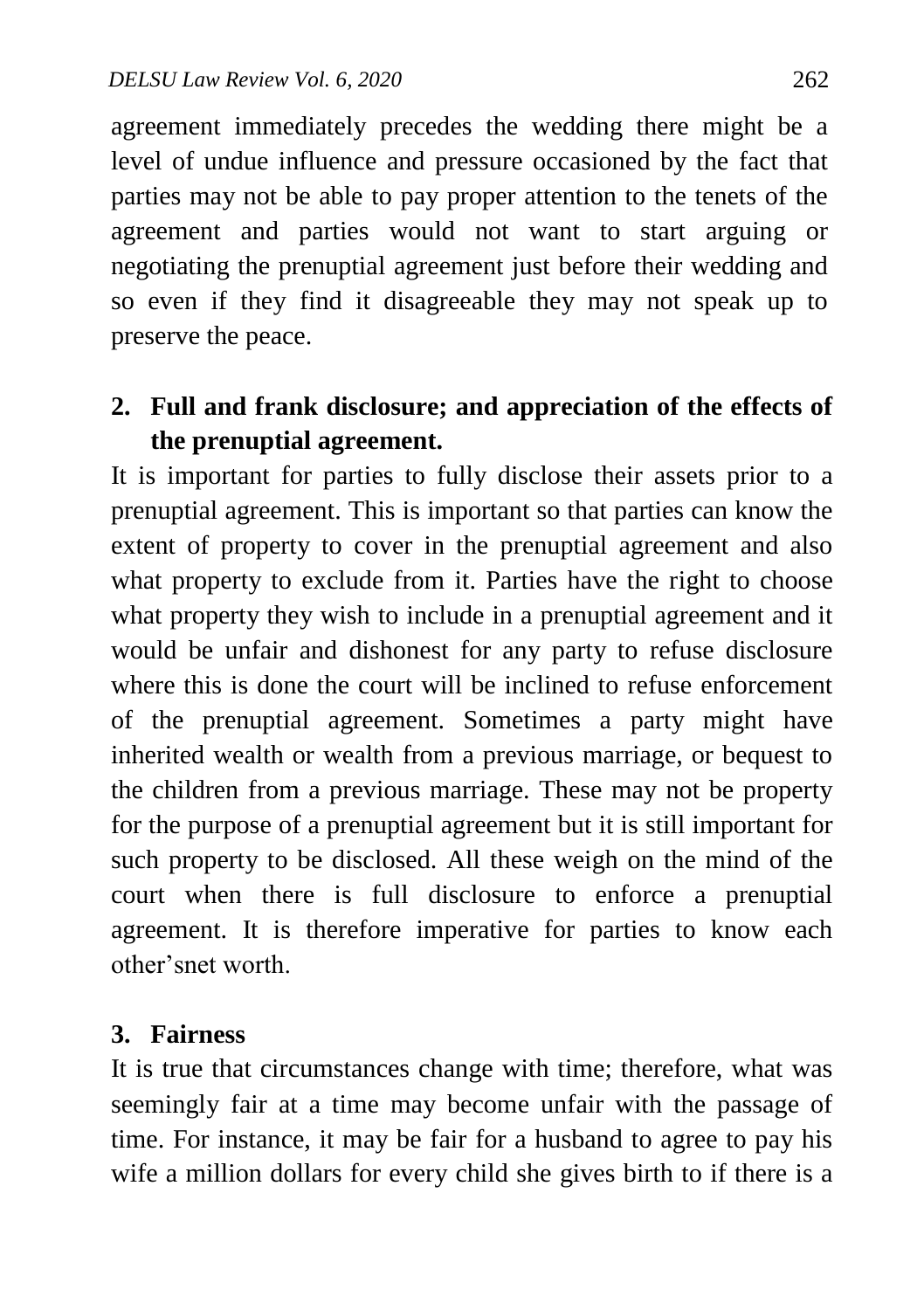divorce. It may be fair if he is a billionaire as at when he signed that prenuptial agreement and when it is time to enforce it in the event of a divorce, but what if his fortune changes and he becomes a pauper as at the time the courts are expected to enforce the prenuptial agreement? It is apparent that it would not be fair to enforce such a prenuptial agreement and the courts would so hold. The courts have unfettered discretion with reference to financial matters when there is a divorce to ensure the protection of the financially weaker party; therefore, the courts would usually make only orders that would cater for the weaker party and then make the interest of the children of paramount importance if there are children to the marriage. It is imperative that the prenuptial agreement meets this requirement so stand the chances of being upheld<sup>32</sup>. It has been suggested that based on the above, the longer the marriage, the lower the chances of enforcing the prenuptial agreement as time would in most cases change the parties' financial status<sup>33</sup>.This should not only be viewed from the perspective of where a party's fortunes go bad because where a party's fortune greatly increased, such a party may be required to do more and this would also invalidate the prenuptial agreement if it gives less than what the court views as fair in the prevailing circumstance. Apart from changes in a party's fortune, the general prevailing economic situation may be a factor to be considered. Therefore, if at the time of signing the prenuptial agreement the provisions made were substantial and suitable to adequately provide for the needs of the weaker spouse but due to prevalent economic situation and parameters like inflationary trends, the provisions are no longer adequate, the court may be inclined to jettison the prenuptial agreement.

<sup>32</sup> Kingsley Napley n.26.

<sup>33</sup> *Ibid.*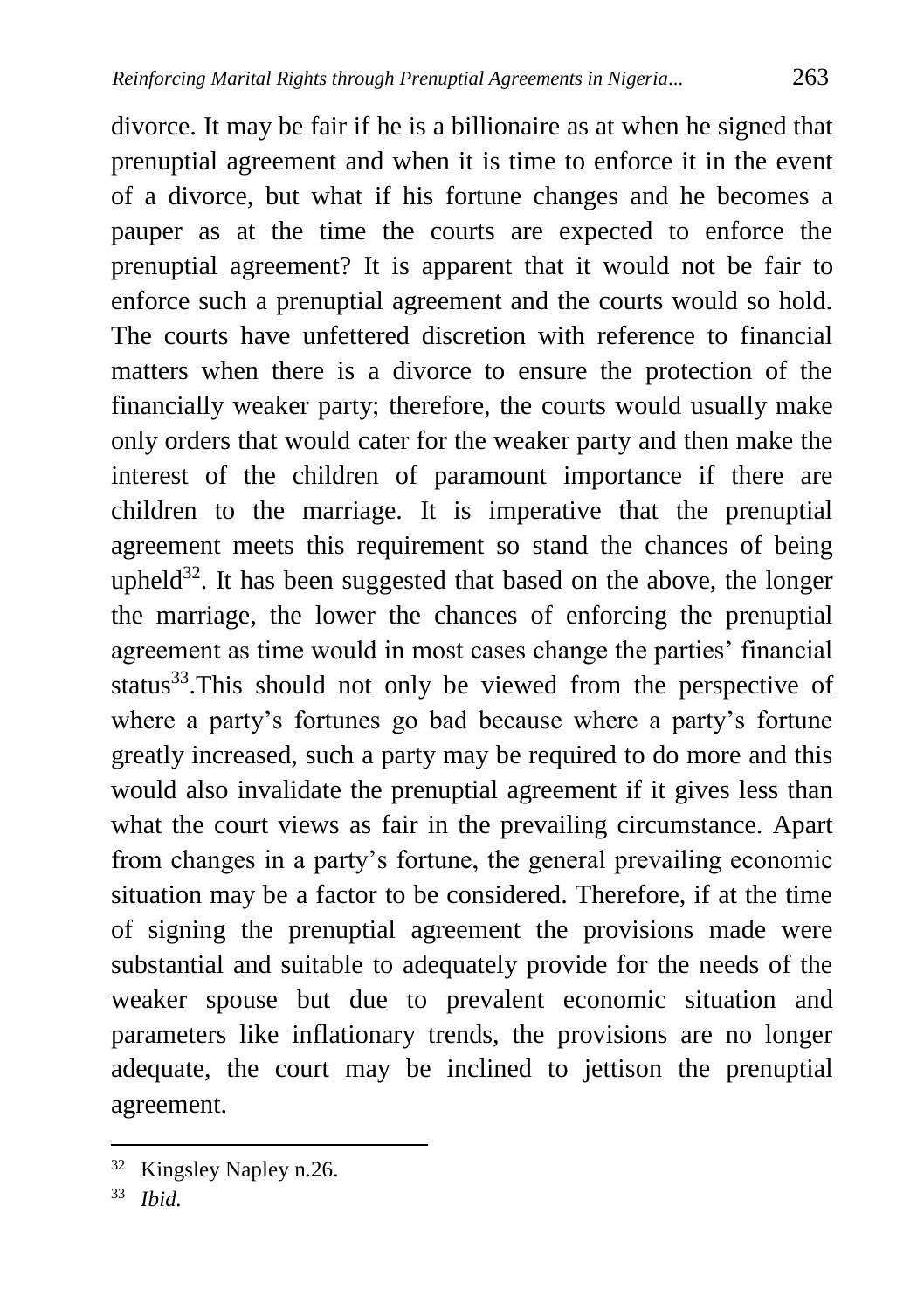It should be noted that the English courts would not form the habit of ripping apart every prenuptial agreement on the grounds of slight changes in the party's fortunes or position because the courts are also inclined to give effect to the will and intentions of contracting parties especially where it was freely entered on the principle of sanctity of contract even where international agreements need to be interpreted by the court<sup>34</sup>. The Supreme Court has also interpreted the requirement of fairness to encompass three principles; to wit, 'need', 'compensation' and 'sharing'<sup>35</sup>. 'Sharing' here refers to the equitable proportions of the joint matrimonial wealth parties ought to get, 'compensation' refers to what a party should be entitled to based on what that party's contribution has been to the marriage, and 'need' refers to what is adequate for sustenance of each of the parties.

The issue of the enforceability of prenuptial agreements in England has stired up unprecedented debates with opinions varying largely. It would appear however that the prevalent opinion is that as espoused by a Supreme court Justice in England<sup>36</sup> when he said, 'the current state of affairs maybe inappropriately intrusive and in need of Government review.'Although, the debate about prenuptial agreement in England rages on and it does not look like the Government is in a hurry to address the complexities and pit falls in in the enforcement of prenuptial agreements in England, there is at least a silver lining in the clouds. The Law Reform Commission in

<sup>34</sup> *DP v. PB supra.*

<sup>35</sup> *Radmacher Granatino v. Granatino supra*

<sup>36</sup> Justice Lord Wilson of Culworth, Address delivered at the Bristol Law Club on 22 March, 2017,<https://www.kingsleynapley.co.uk/insights/blogs/familylaw-blog/present-and-future-laws-on-prenuptial-agreements-will-they-orwont-they-stand-up-in-court> accessed 2 May 2020.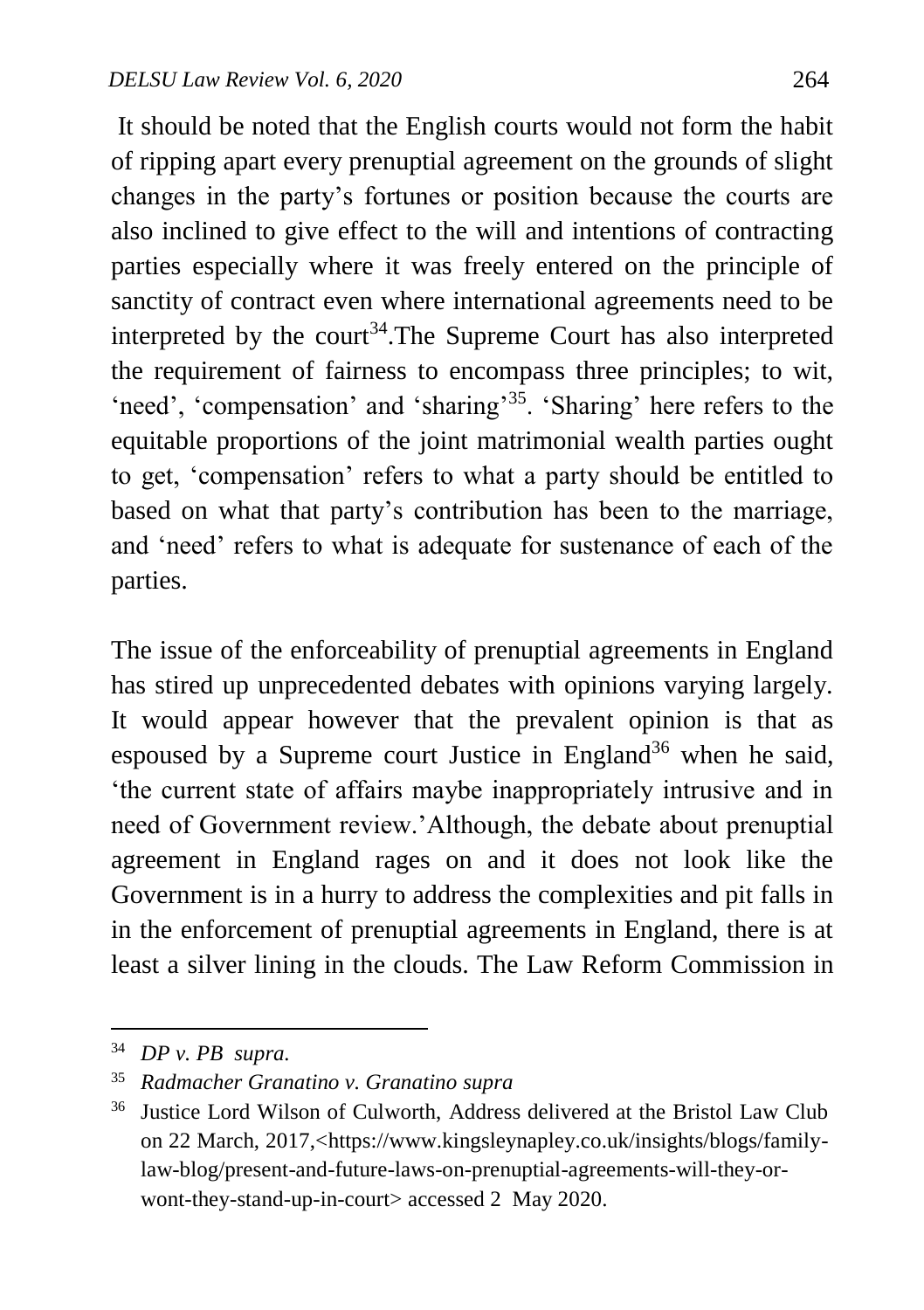2014 published a report on Matrimonial Property Needs and Agreements where it recommended the introduction of factors that should make prenuptial agreements enforceable among which are adequate provision and protection of the children of the marriage, stipulating procedural safeguards and financial protection of both parties. A draft nuptial Bill was also attached to that report. The report was well received by the Government and hopefully they may act on it in the nearest future<sup>37</sup>.

## **4.2 Prenuptial Agreements in Australia**

Prenuptial agreements are common place in Australia as it is well provided for by the Australian Law. Section. 90 of the Family Law  $Act^{38}$ .

## **90B Financial agreements before marriage**

(1) If:

- a) people who are contemplating entering into a marriage with each other make a written agreement with respect to any of the matters mentioned in subsection (2); andat the time of the making of the agreement, the people are not the spouse parties to any other binding agreement (whether made under this section or section 90C or 90D) with respect to any of those matters; and
- b) the agreement is expressed to be made under this section;the agreement is a *financial agreement*. The people may make the financial agreement with one or more other people.

<sup>&</sup>lt;sup>37</sup> Kingsley Napely n.26.

 $38$  1975. This is the extant law on matrimonial Causes in Australia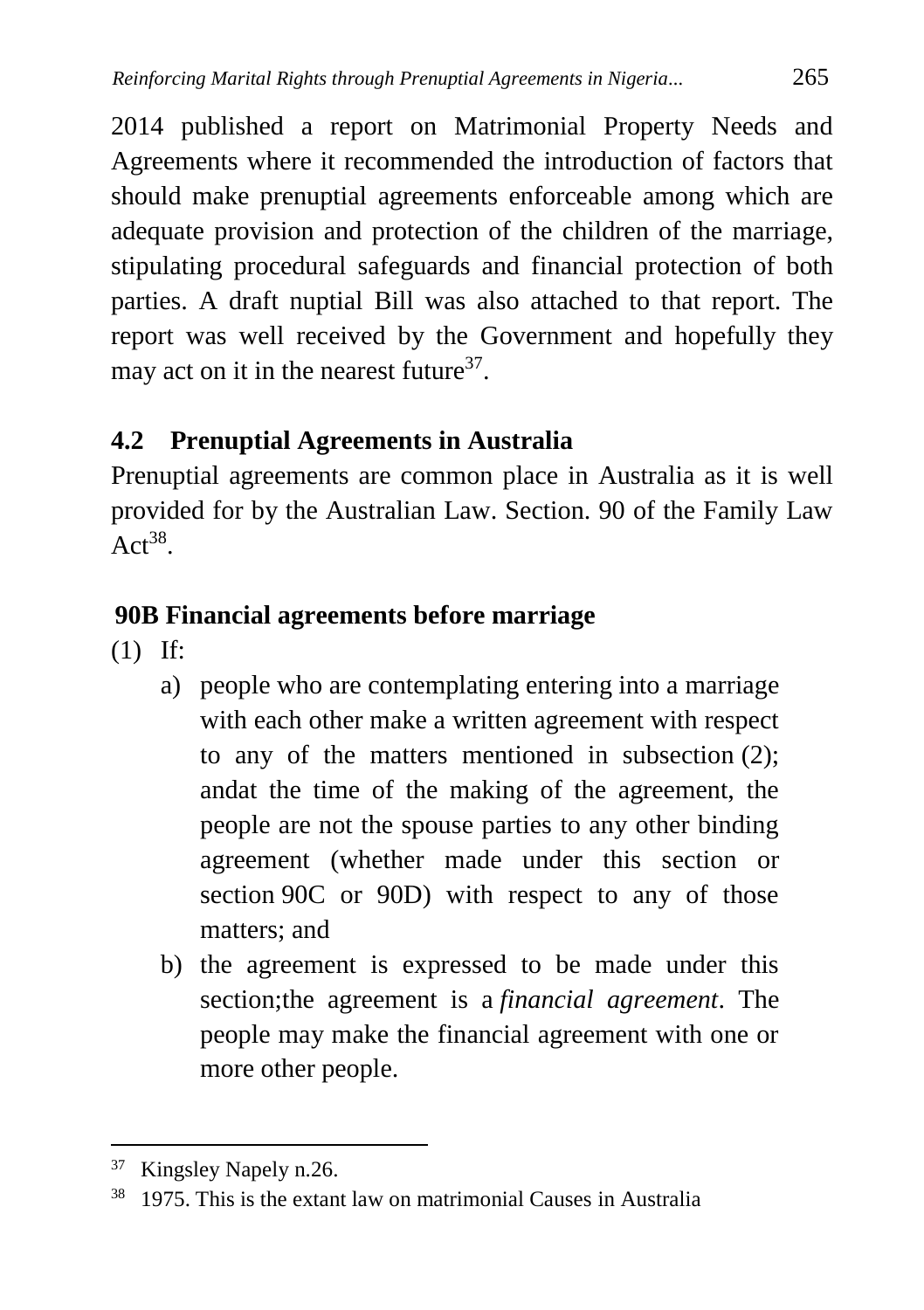- (2) The matters referred to in paragraph  $(1)(a)$  are the following:
	- a) how, in the event of the breakdown of the marriage, all or any of the property or financial resources of either or both of the spouse parties at the time when the agreement is made, or at a later time and before divorce, is to be dealt with;
	- b) the maintenance of either of the spouse parties:
		- (i) during the marriage; orafter divorce; or
		- (ii) both during the marriage and after divorce.
- (3) A financial agreement made as mentioned in subsection (1) may also contain:
	- a) matters incidental or ancillary to those mentioned in subsection (2); and
	- b) other matters.
- (4) A financial agreement (the *new agreement*) made as mentioned in subsection (1) may terminate a previous financial agreement (however made) if all of the parties to the previous agreement are parties to the new agreement.

Prenuptial agreements are enforceable in Australia. They have a legal enforceable statutory basis as provided for in section 90B above. This is a very proactive measure rather than leaving the entire framework to be drawn by judicial decisions, without positive law on the subject which leads to so much uncertainty as to its enforcement. Prenuptial agreements are also known as binding financial agreements in Australia and actually became enforceable in 2000 by virtue of the Family Law Amendment Act, 2000 even though it always had a legal framework from the Family Law Act<sup>39</sup>. Part VIIIA of the Family Law Act<sup>40</sup> stipulates thee functions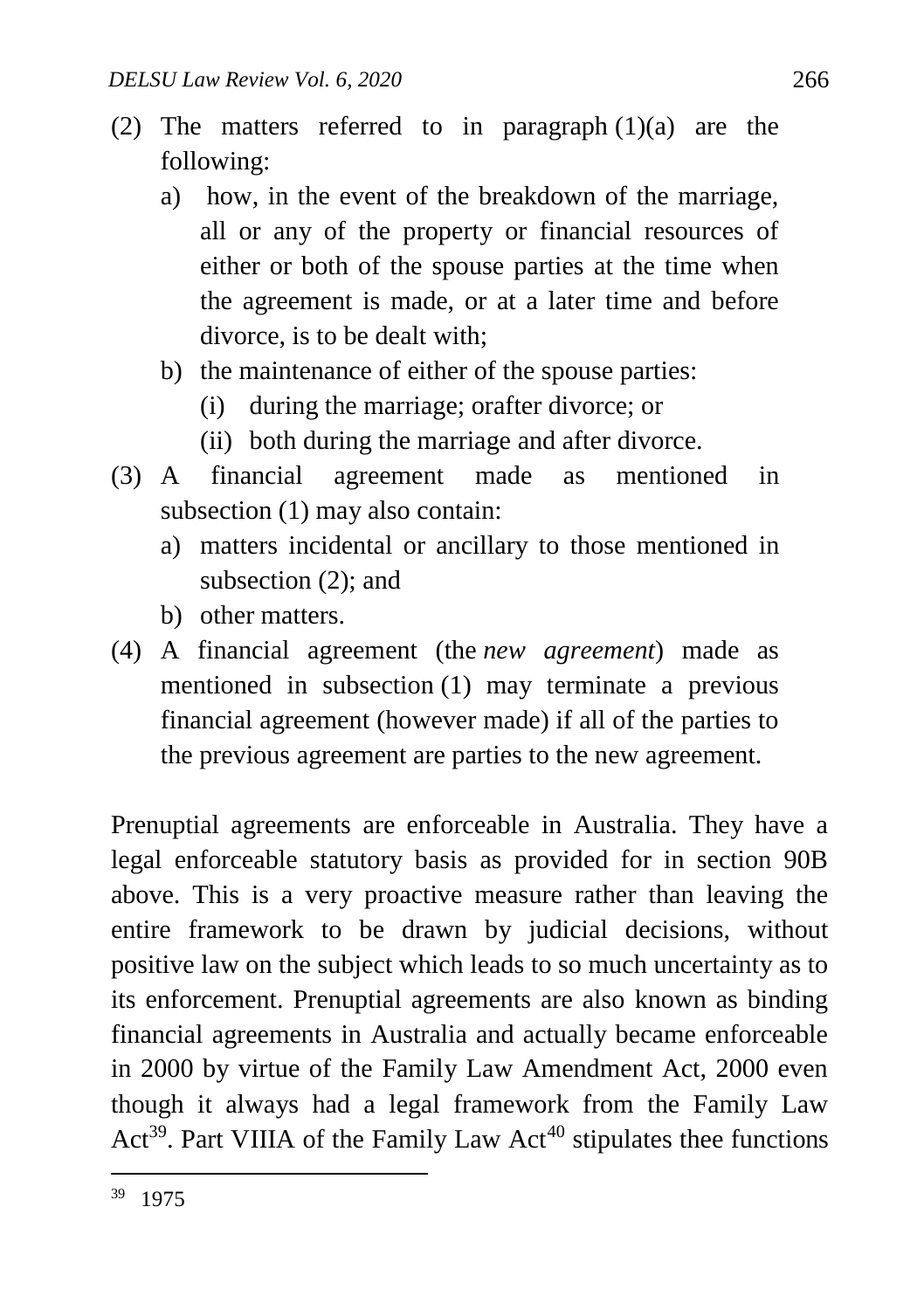of a lawyer in the process of drafting a prenuptial agreement in Australia. Such agreements must be in writing, signed by both parties, both parties must have a copy of the prenuptial agreement, the extent of spousal maintenance in the event of divorce, and that both parties have received independent legal advice plus an annexure of an independent solicitors certificate to the agreement. Some factors will vitiate any prenuptial agreement under Australian Law<sup>41</sup>. They include the following

- 1. Fraud
- 2. Mistake/misrepresentation
- 3. Undue influence
- 4. Impracticability of all or part of the agreement to be carried out
- 5. Provision for children that is inadequate
- 6. Unconscionable conduct of a party or parties to the agreement and where the agreement is against good conscience.

In the case of *Thorne v. Kenned*  $v^4$ <sup>2</sup> a penniless woman who met a rich wealthy man on a dating site was presented a prenuptial agreement to sign on the eve of her wedding by her prospective husband after she had relocated to Australia for the purpose of the marriage. Her lawyer advised her against signing the agreement, but she did not feel she had a choice and signed. Upon divorce, the court held that there was undue influence from the husband and the husband's action was unconscionable and voided the prenuptial

 $\overline{a}$ <sup>40</sup> 2000

<sup>41</sup> Jeremy D. Moley,'Prenuptial agreements in Australia' (ND) <https://www.international-divorce.com/Prenuptial-agreements-in-australia> accessed 7 December 2020.

<sup>42</sup> [2017] HCA 49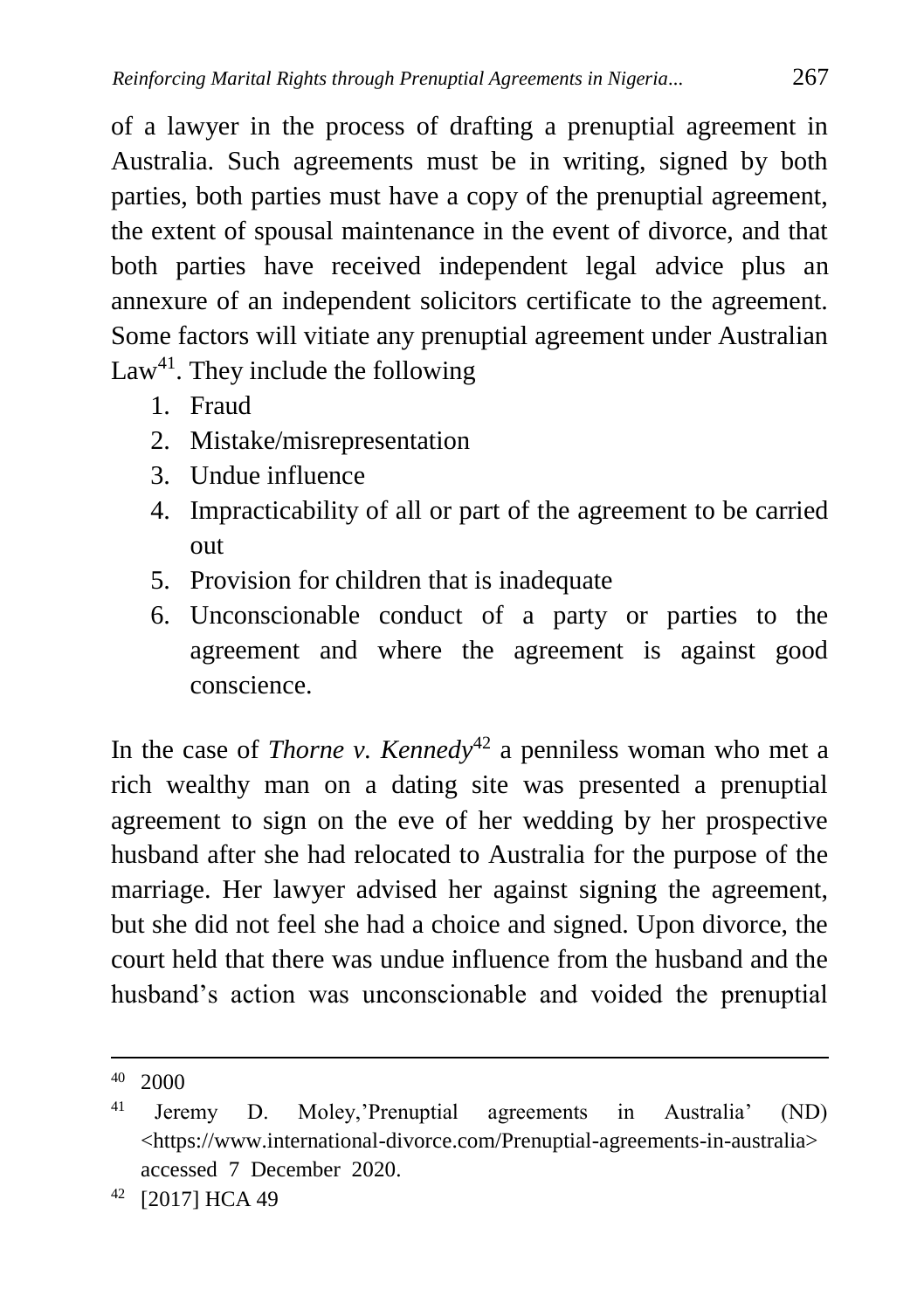agreement, the financial agreements were set aside on the grounds of unconscionable conduct and undue influence. That case was applied in two cases in 2019<sup>43</sup>. In *Chaffin*  $\nu$  *Chaffin*<sup>44</sup>, the court held the prenuptial agreement void as it was said that the husband's acts were unconscionable. The agreement was signed ten days before the wedding and the wife was already pregnant which fact the husband deliberately concealed from the wife. The husband was ten years older than the wife as the wife was twenty. The husband was in a significantly superior financial position and wife was dependent on him. Furthermore, as at the time of signing, everything was booked and paid for; the venue, photographer, wedding dress etc. The court set aside the prenuptial agreement as it was obvious the wife could not have done anything about it at the time even though she got legal advice not to sign.

The case of*Delrio v Jindra*<sup>45</sup> bears close similarities with Chaffin's case but the difference were that the parties where same age at the time of signing the agreement even though it was signed a day to the marriage. The application to set aside the prenuptial agreement was brought by the husband and at the time of signing the agreement both parties where financially independent. They both sought and had legal advice. The wedding venue and dress were already paid for by the husband's mother-in-law. The court reached a different decision in this case and refused to set aside the prenuptial agreement. Perhaps, the distinction was the fact that they were both independent at the time of signing that prenuptial

<sup>&</sup>lt;sup>43</sup> Caitlin Elliot, 'A Tale of two Financial Agreements' (<https://www.bnlaw. com.au/page/insights/family\_Law\_publications/property\_settlementa/A\_tale\_ of\_two\_financial\_agreements/> accessed 24 January 2020.

<sup>44</sup> [2019]FamCA 260

<sup>45</sup> [2019]FCCA 1186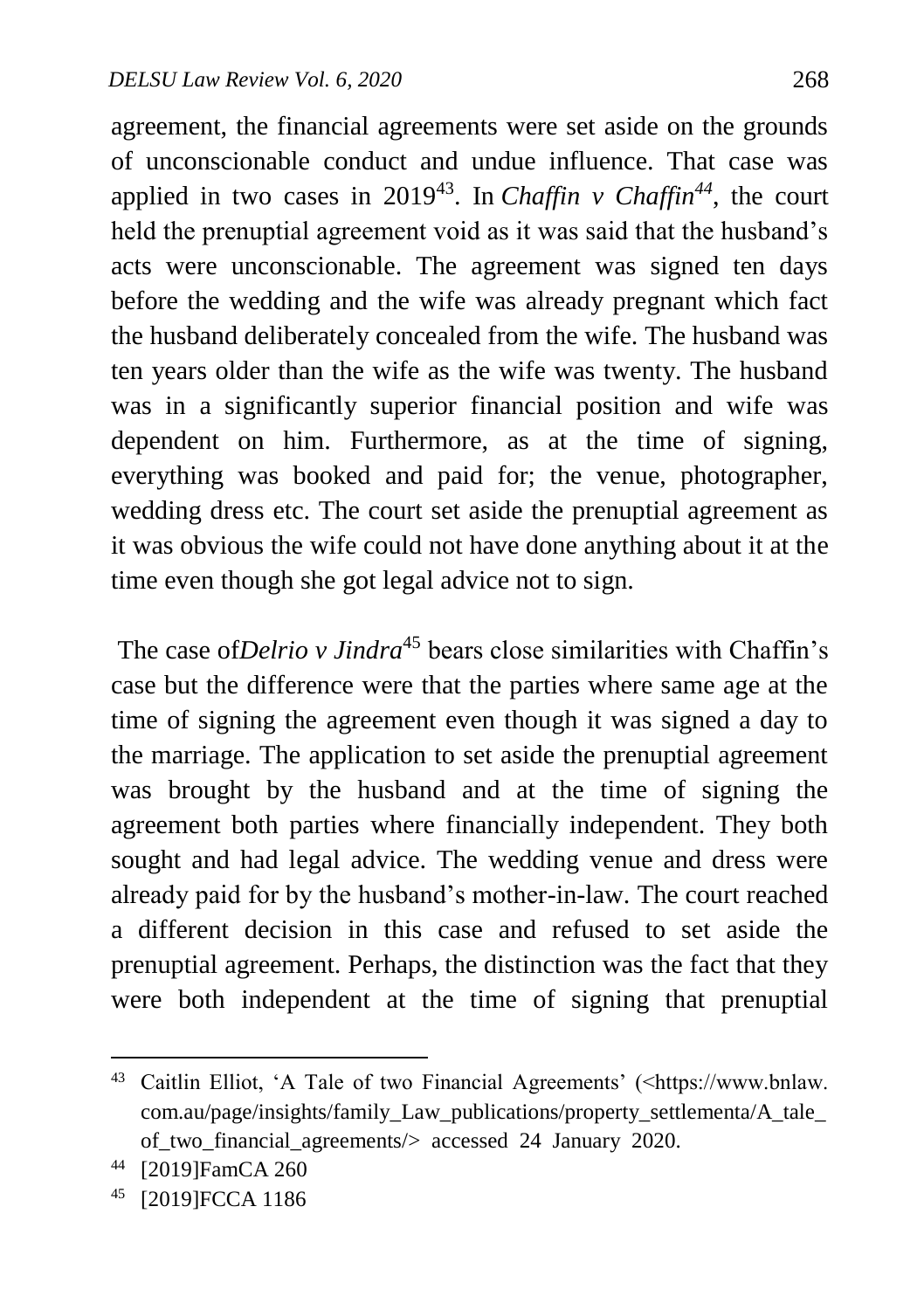agreement. It is submitted that with the disparity in the Judgments in both cases it would seem as thougheven with the legal framework and laws for prenuptial agreements in Australia, uncertainty still looms large in the enforcement of prenuptial agreements. It is however, noteworthy that these cases mostly stair on unconscionability. Here, unconscionability simply refers to circumstances where the innocent party is found to be subject to a special disadvantage which seriously affects their ability to make a reasonable judgment as to their own best interest<sup>46</sup>.

It can be gleaned from the foregoing that if parties to a prenuptial agreement do not want to run the risk of their agreement being set aside they must ensure that parties have sufficient time to go through and understand the agreement before signing, apparently ten days is not good enough, also one party should not be seen to be vulnerable and absolutely dependent on the other party to the extent that she feels compelled to sign the agreement in order to get economic or other levels of sustenance. This may be cured in situations where the weaker party has independent legal advice and she abides by the advice of her lawyer. In that case it would be shown that she was guided. In all the above cases the weaker parties did not follow the dictates of their lawyer because they felt they were in no position to alter same and it is obvious that this weighed heavily on the mind of the court.

## **4.3 Jewish System of Prenuptial Contract**

The Jewish system of marriage is one that makes the signing of a prenuptial agreement a *sine qua non*for the celebration of a marriage*.* It provides a system whereby the prenuptial agreement is an integral part of the marriage process and not optional in most

<sup>46</sup> Caitlin Elliot op.cit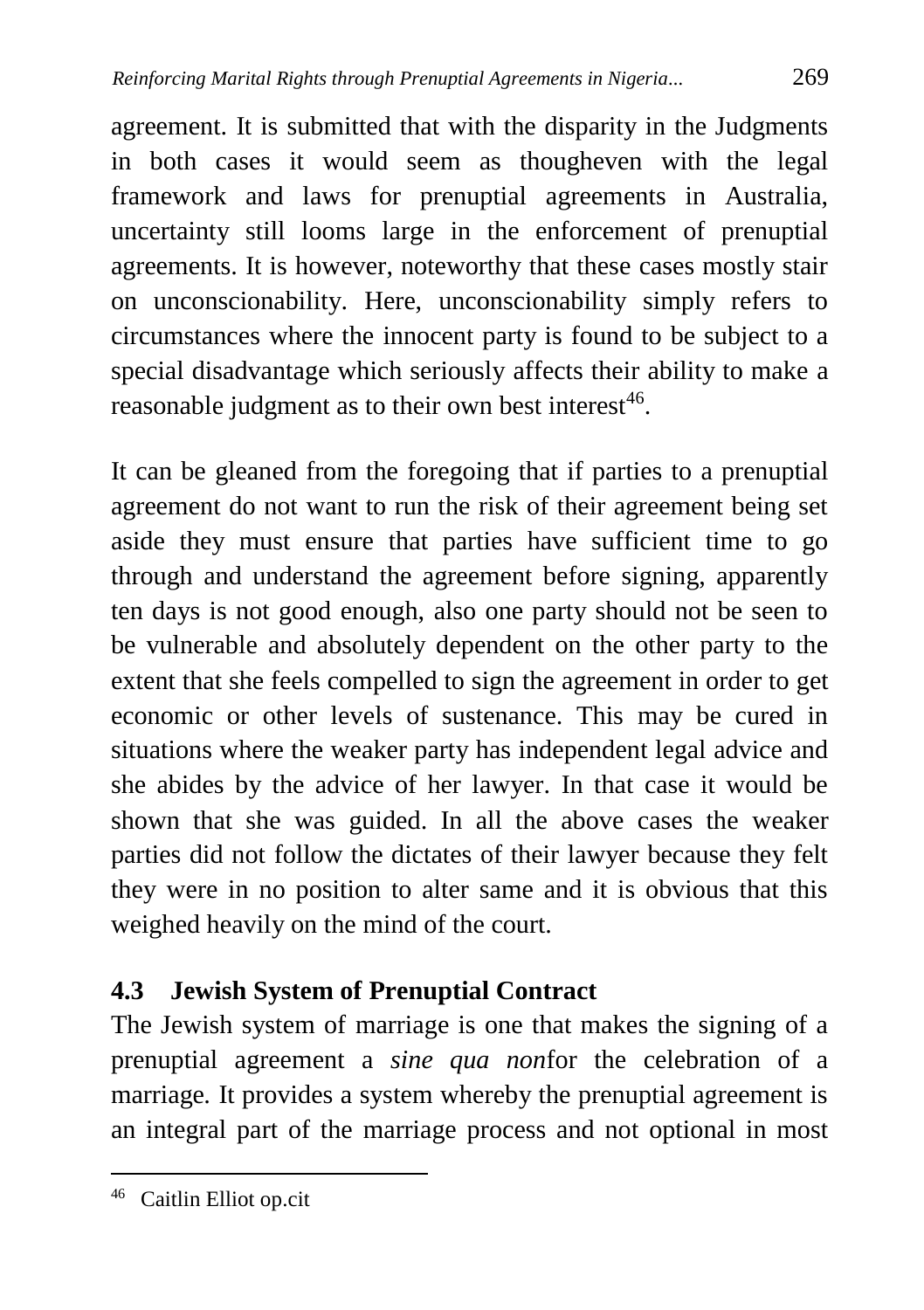cases. The system is structured to protect the wife. Although divorce is frowned at under Jewish systems it is known and accepted that sometimes it is inevitable, and it is deemed that couples who sign the prenuptial agreement (often referred to as the Ketubah) is out rightly repudiating religious blackmail<sup>47</sup>. It is not seen as irreligious to enter a prenuptial agreement. This is actually a milestone achievement on the psyche of intending couples. The reason why most couples would not take the route of prenuptial agreement is because it feels ominous and ironic that anyone would be going into a marriage and at the same time preparing for a divorce. Therefore, anyone who is able to rise above that belief is laudable. Usually a prospective couple would enter at least two agreements prelude to their marriage. The first one is an arbitration agreement and the second one is a prenuptial agreement. By the arbitration agreement parties choose a bet din (a person or institution) who they elect to submit matrimonial issues likedivorce, custody of children, maintenance,and enforcement of prenuptial agreement to. The bet din has the power to decide on the future of the marriage where a party seeks divorce. The decision of the bet din is enforceable in civil courts<sup> $48$ </sup> which by extension makes the prenuptial agreement between the parties enforceable. The ketubah has evolved from when it was determined by the prevalent economic situation of the parties to where in its most recent forms it is fixed.

One outstanding difference between the ketubah and the prenuptial agreements as envisaged under Australian law, British law,

<sup>&</sup>lt;sup>47</sup> Marc d. Stern, 'A legal Guide to the Prenuptial Agreement for couples about to wed'(ND) <https://www.jlaw.com/Forms/prenuptial-article.html>accessed 6 June 2020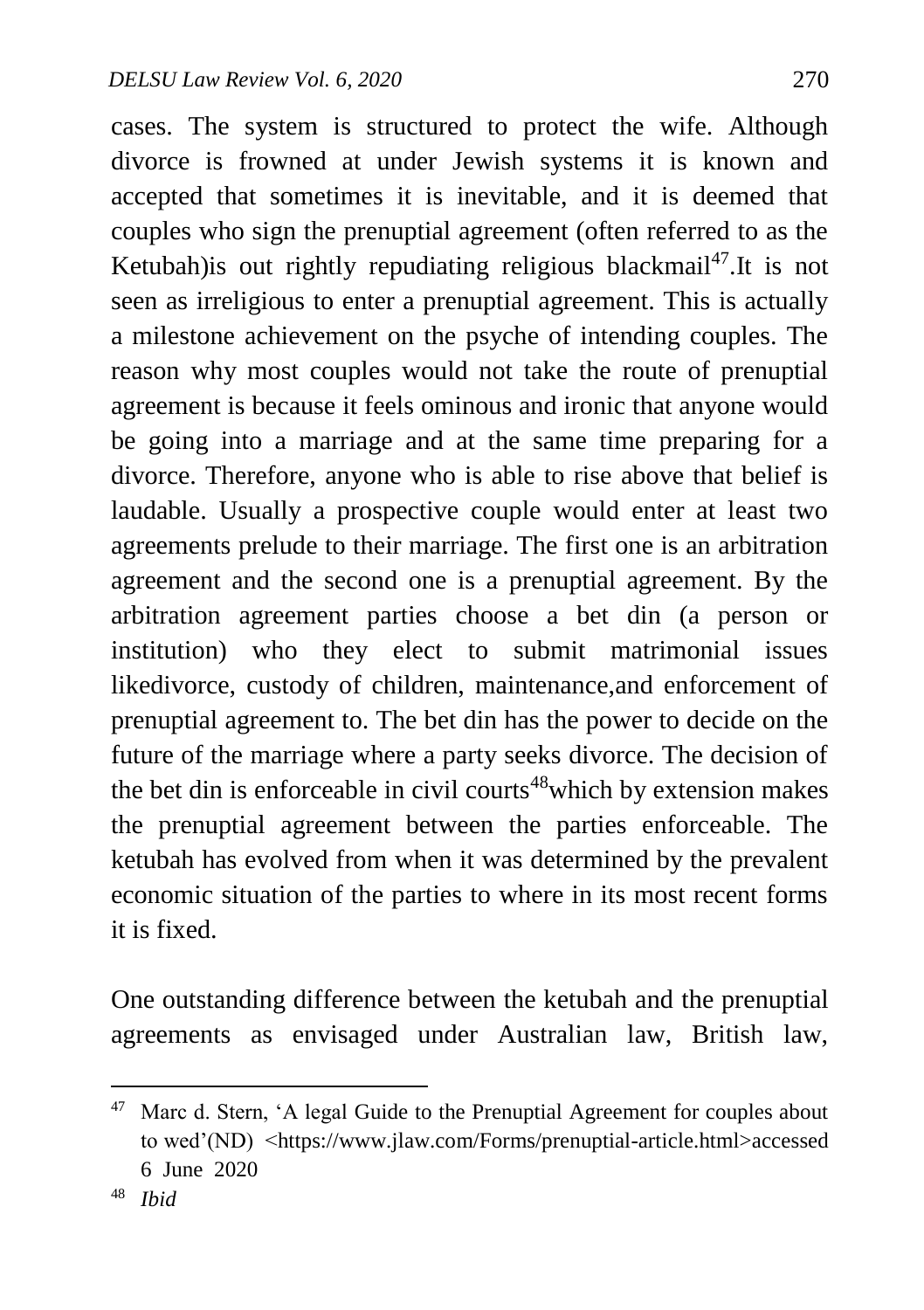Nigerian law and laws governing prenuptial agreements in some other jurisdictions is the fact that it is less complex and more easily enforceable. It has a legal form which parties can easily comply with. This does not mean it has no requirements for its enforcement. For instance, it must be signed in triplicate with a copy to the prospective husband, one to the prospective wife and the last is kept by the Rabbi. There are also witnesses to the prenuptial agreement. It is difficult in situations like this for issues of unconscionability to arise as witnesses are there and most importantly the presence of the Rabbi ensuring that parties are compliant with the form for the validation of the prenuptial agreement. It is also encouraged that parties seek advice from their solicitors to ensure that they are on the right track always.There is no requirement that prospective couples cannot use the same solicitors. They both can use the same solicitor and it would not be said to be detrimental to the agreement as might be the case in other systems. The prenuptial agreements would also cater for the needs of the child or children of the marriage if there are any. There is usually less disputations with the ketubah as is fraught in other systems. It should be noted however, that parties to a prenuptial agreement are not stifled, they are at liberty to make other things which are not exactly in the form a part of their prenuptial agreement as far as it is acceptable under their Jewish practices and laws. For instance a party may decide to make provisions for a child of one of the couple from a previous marriage and it would be acceptable.

### **5. Conclusion and Recommendations**

It is apparent from the foregoing that prenuptial agreements are a veritable tool in safeguarding the rights of couples when there is a divorce. It is an invaluable route especially for the protection of